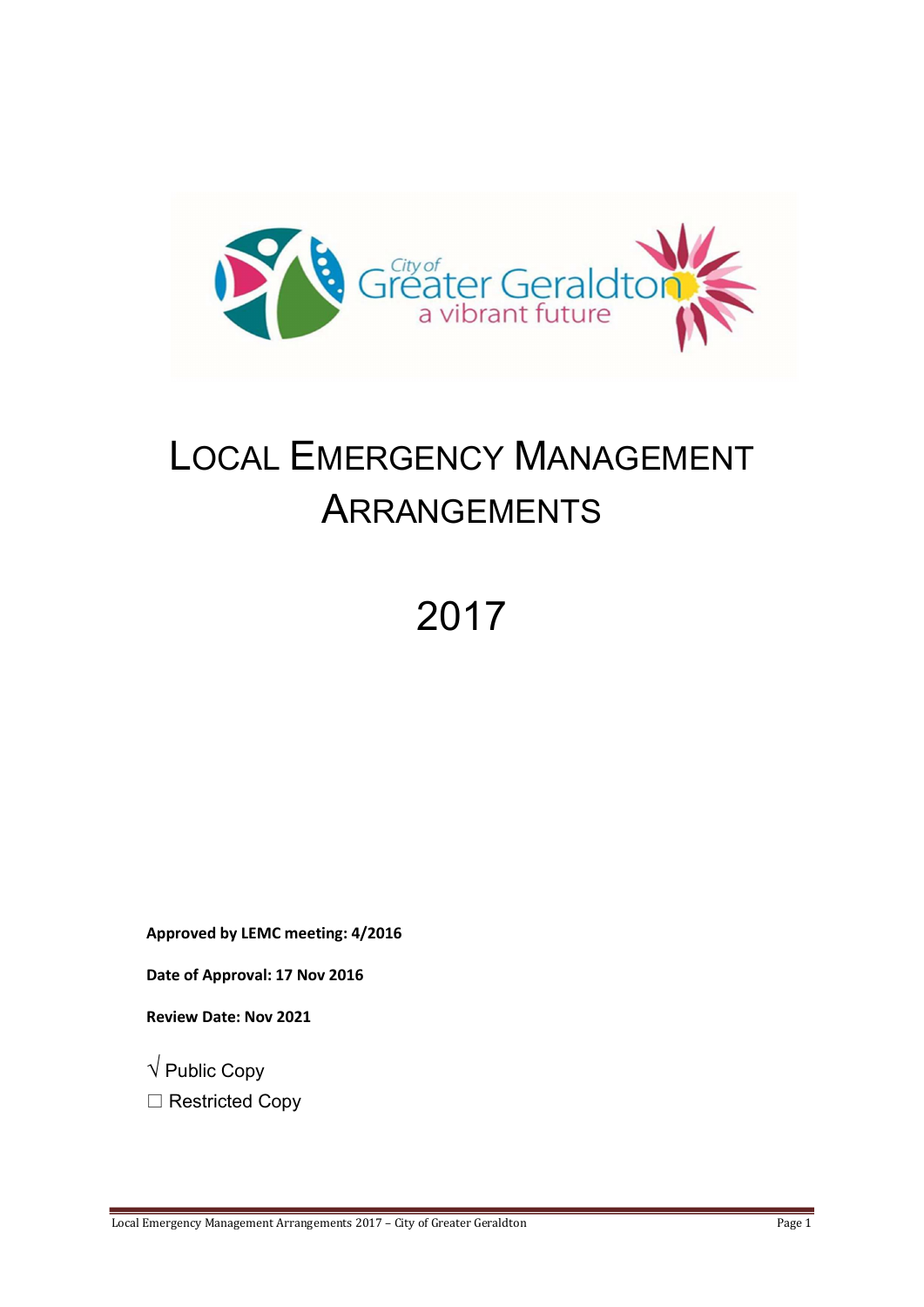These Arrangements have been produced and issued under the authority of S41(1) of the Emergency Management Act 2005, endorsed by the Batavia Local Emergency Management Committee (LEMC) and have been tabled with the Midwest Gascoyne District Emergency Management Committee (DEMC).

Note: The City of Greater Geraldton is part of a larger merged LEMC called the Batavia LEMC.

 Original signed Chairperson LEMC Date

17 Nov 2016

 Original signed Endorsed by Council Date

28 Feb 2017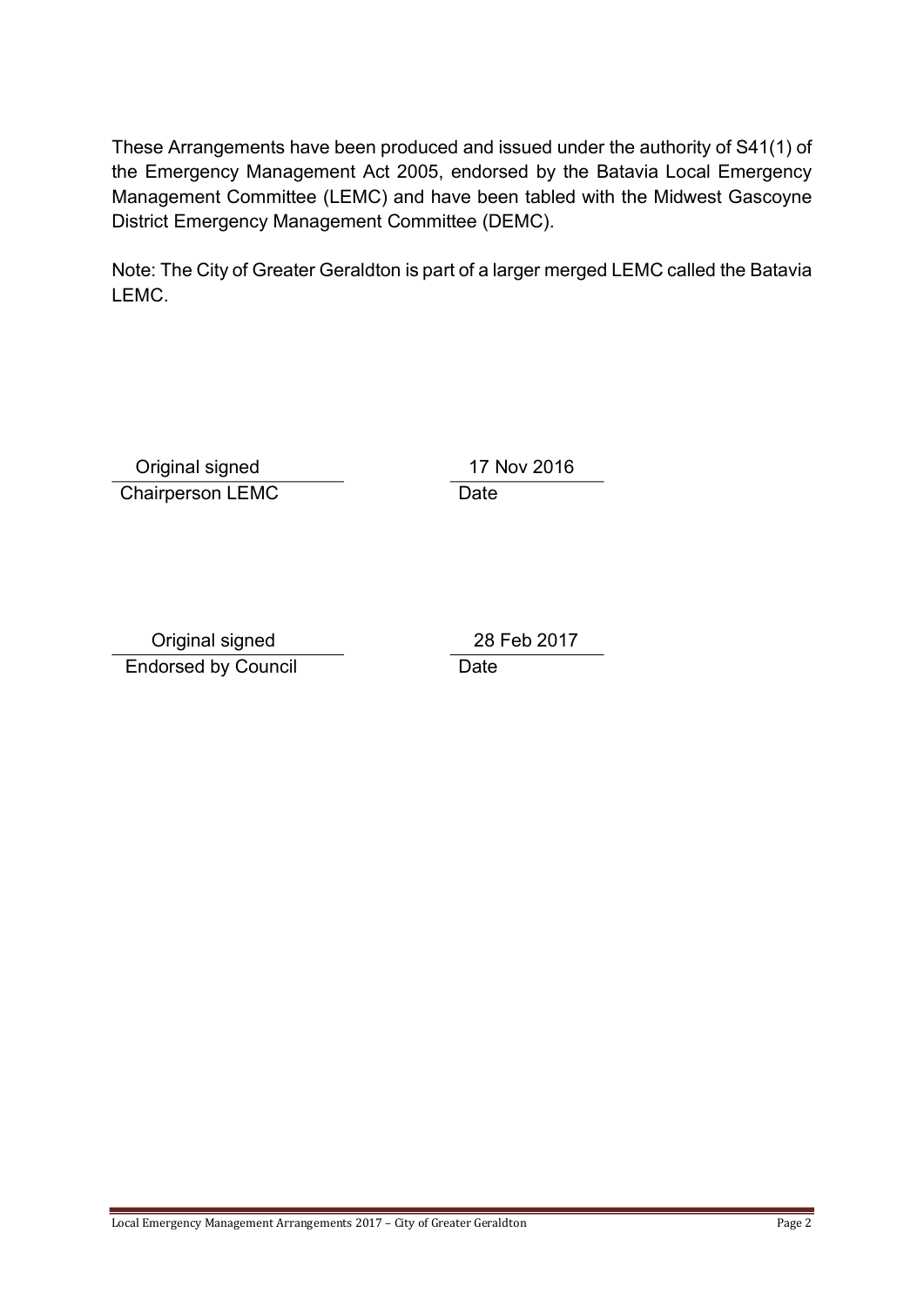| 1.1   |  |  |
|-------|--|--|
| 1.2   |  |  |
| 1.3   |  |  |
| 1.4   |  |  |
| 1.5   |  |  |
| 1.6   |  |  |
| 1.7   |  |  |
| 1.8   |  |  |
| 1.9   |  |  |
| 1.10  |  |  |
| 1.11  |  |  |
| 1.12  |  |  |
| 1.13  |  |  |
| 1.14  |  |  |
| 1.15  |  |  |
|       |  |  |
| 2.1   |  |  |
| 2.2   |  |  |
| 2.3   |  |  |
| 2.4   |  |  |
| 2.5   |  |  |
| 2.7   |  |  |
|       |  |  |
| 3.1   |  |  |
| 3.2   |  |  |
| 3.2.1 |  |  |
|       |  |  |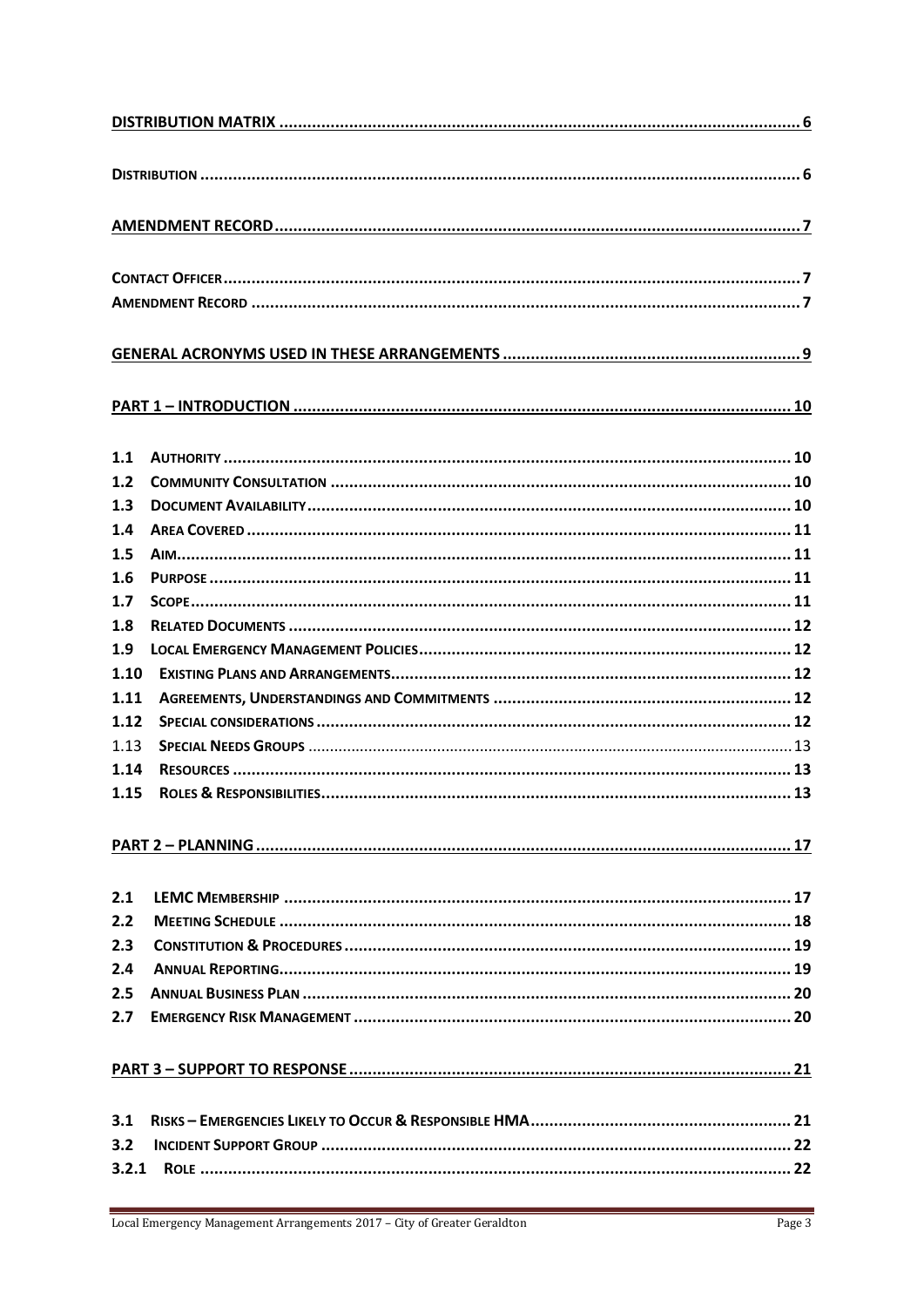| 3.2.2 |                                                                                               |  |
|-------|-----------------------------------------------------------------------------------------------|--|
| 3.2.3 |                                                                                               |  |
| 3.2.4 |                                                                                               |  |
| 3.3   |                                                                                               |  |
| 3.4   |                                                                                               |  |
| 3.5   |                                                                                               |  |
|       | THE CITY OF GREATER GERALDTON HAS CONSIDERED THE IMPACT OF AN EVENT ON THE SHIRE AND INTERNAL |  |
|       |                                                                                               |  |
| 3.6   |                                                                                               |  |
| 3.6.1 |                                                                                               |  |
| 3.6.2 |                                                                                               |  |
| 3.7   |                                                                                               |  |
| 3.8   |                                                                                               |  |
| 3.9   |                                                                                               |  |
| 3.10  |                                                                                               |  |
| 3.11  |                                                                                               |  |
| 3.12  |                                                                                               |  |
| 3.13  |                                                                                               |  |
|       |                                                                                               |  |
|       |                                                                                               |  |
|       |                                                                                               |  |
|       |                                                                                               |  |
|       |                                                                                               |  |
| 5.1   |                                                                                               |  |
| 5.2   |                                                                                               |  |
| 5.3   |                                                                                               |  |
| 5.4   |                                                                                               |  |
| 5.5   |                                                                                               |  |
| 5.6   |                                                                                               |  |
| 5.7   |                                                                                               |  |
|       |                                                                                               |  |
|       |                                                                                               |  |
|       |                                                                                               |  |
|       |                                                                                               |  |
| 6.1   |                                                                                               |  |
| 6.1.1 |                                                                                               |  |
| 6.1.2 |                                                                                               |  |
| 6.1.3 |                                                                                               |  |
| 6.1.4 |                                                                                               |  |
| 6.1.5 |                                                                                               |  |
| 6.1.6 |                                                                                               |  |
| 6.1.7 |                                                                                               |  |
| 6.1.8 |                                                                                               |  |
| 6.1.9 |                                                                                               |  |
|       |                                                                                               |  |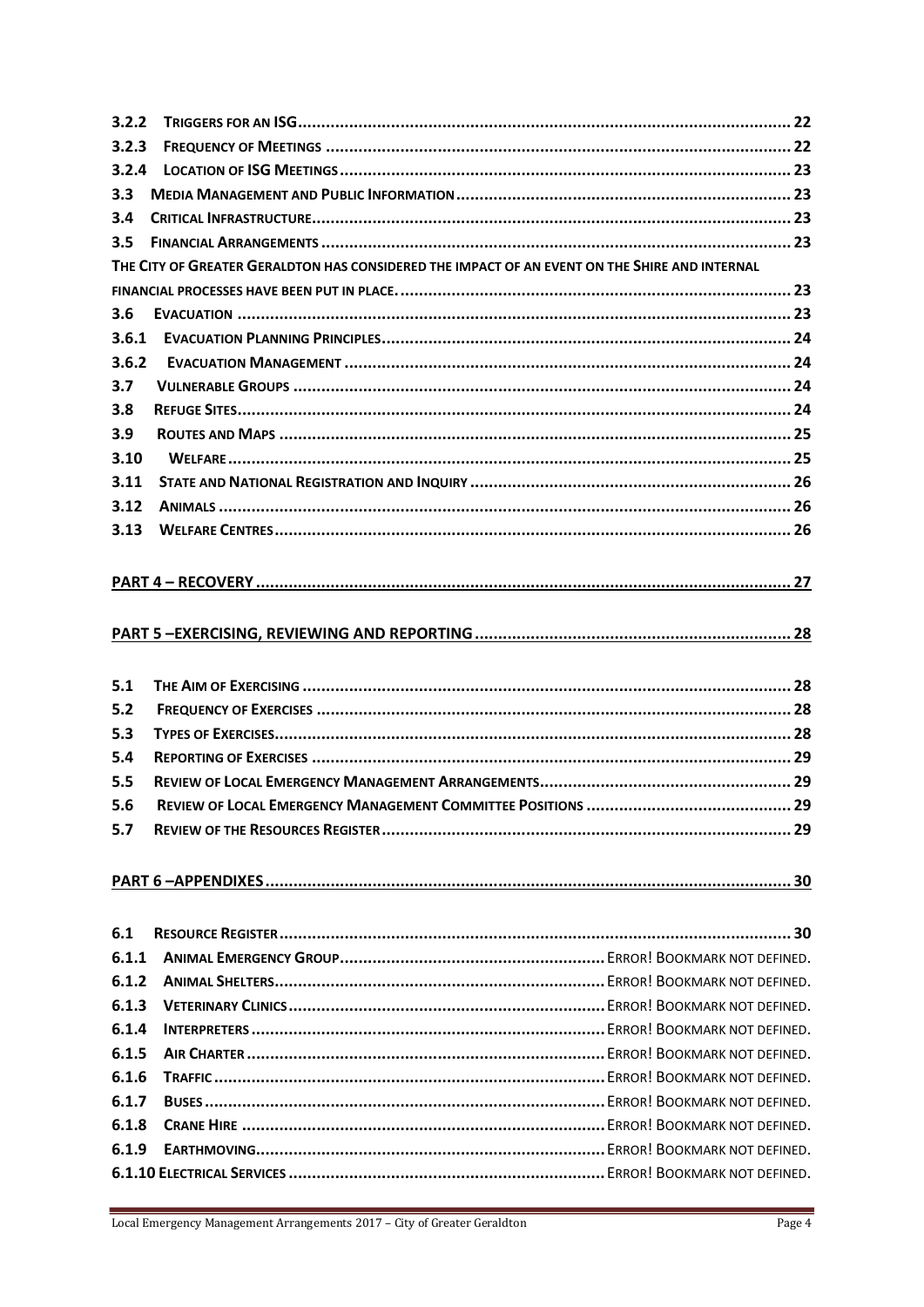| 6.2   |  |
|-------|--|
| 6.3   |  |
| 6.4   |  |
| 6.5   |  |
| 6.6   |  |
| 6.7   |  |
| 6.8   |  |
| 6.9   |  |
|       |  |
| 6.9.2 |  |
| 6.9.3 |  |
|       |  |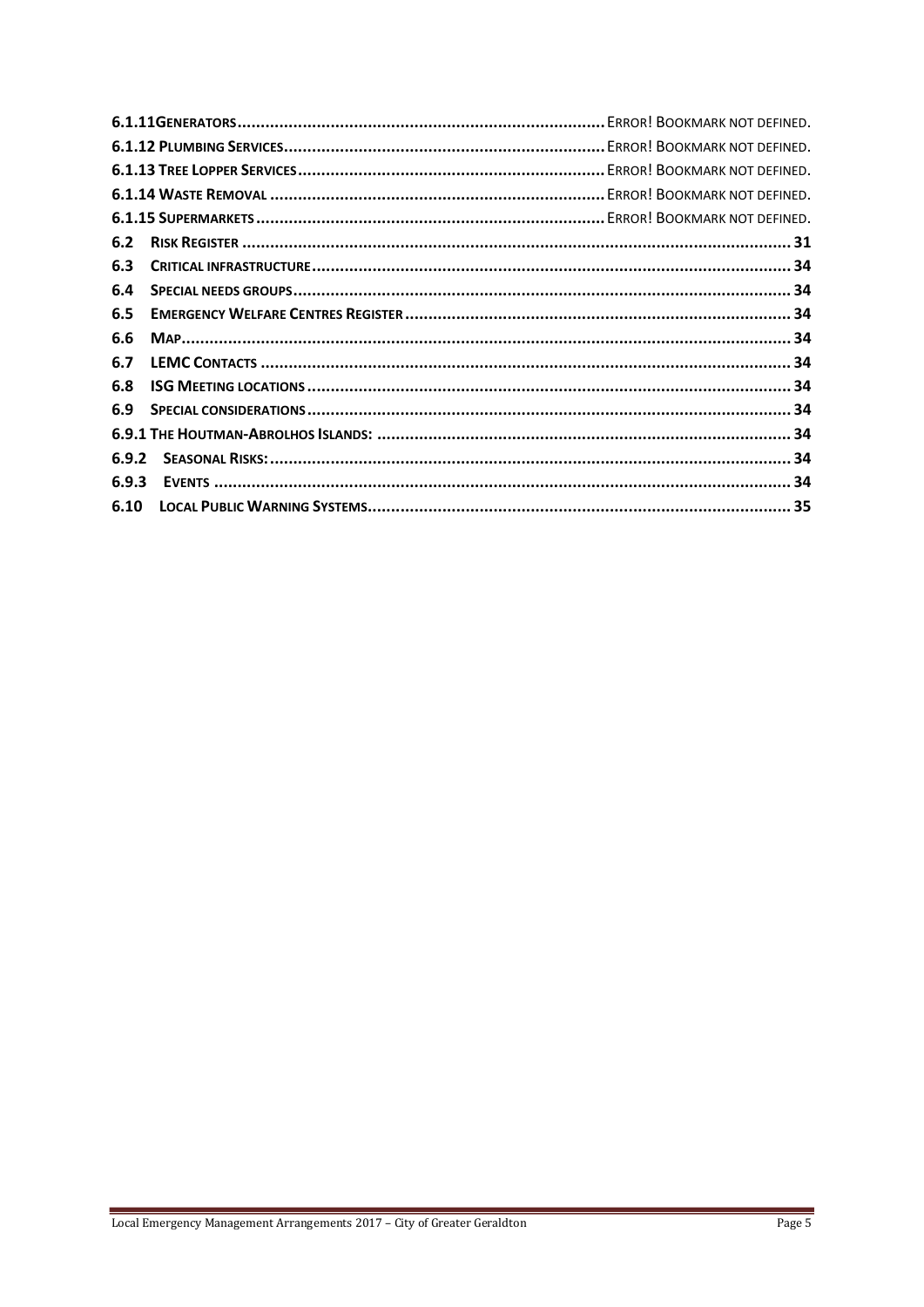## DISTRIBUTION MATRIX

This document will be distributed in full including appendices to all members of the Batavia LEMC.

A public version not containing appendices will be made available on the City of Greater Geraldton's website and Civic Centre Reception.

#### **Distribution**

| <b>Distribution list</b>                       |                         |  |
|------------------------------------------------|-------------------------|--|
| Organisation                                   | <b>Number of copies</b> |  |
| <b>Batavia LEMC Members</b>                    | 1                       |  |
| <b>WA Police</b>                               | 1                       |  |
| Dept. of Communities                           | 1                       |  |
| <b>DEMC</b>                                    | 1                       |  |
| <b>SEMC</b>                                    | 1                       |  |
| Customs                                        | 1                       |  |
| <b>WA Health</b>                               | 1                       |  |
| Dept. Biodiversity, Conservation & Attractions | 1                       |  |
| <b>CGG Geraldton Office</b>                    | 1                       |  |
| <b>CGG Mullewa Office</b>                      | 1                       |  |
| Other as deemed necessary                      | 1 per agency            |  |
|                                                |                         |  |
|                                                |                         |  |
|                                                |                         |  |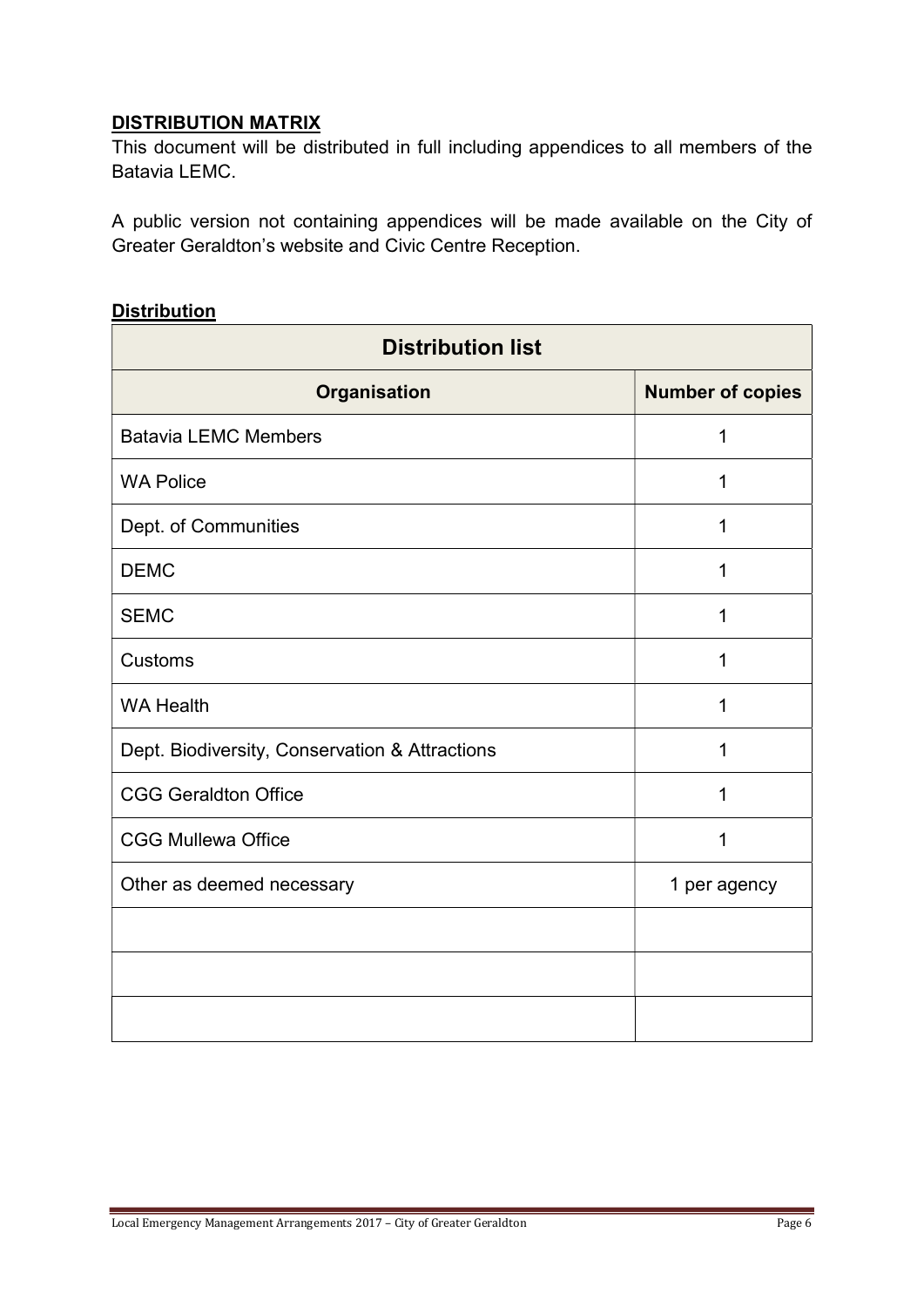## AMENDMENT RECORD

#### **Contact Officer**

For copies of this plan, or to provide comment, contact:

City of Greater Geraldton LEMC Chairperson PO Box 101 GERALDTON WA 6531

council@cgg.wa.gov.au

#### Amendment Record

#### Amendment

| #              | Date        | <b>Details</b>                     | Amended By;     |          |
|----------------|-------------|------------------------------------|-----------------|----------|
| $\mathbf 1$    | 03 December | <b>Original Document</b>           | John            | Lane     |
|                | 2009        |                                    | (WALGA)         |          |
| $\overline{2}$ | 31 Oct 2013 | Rewrite for amalgamation of        | Andriena        | Ciric,   |
|                |             | Geraldton Greenough & Mullewa      | <b>CGG</b>      |          |
| 3              | 28 Apr 2016 | Reviewed in accordance with        | Hayley          |          |
|                |             | current SEMP Guidelines.           | Williamson, CGG |          |
| $\overline{4}$ | 01 Aug 2016 | Amended to align to SEMC           | <b>Brendan</b>  | Wilson,  |
|                |             | policy framework changes.          | <b>CGG</b>      |          |
| 5              | 4 Oct 2016  | Amended in accordance with         | <b>Brendan</b>  | Wilson,  |
|                |             | <b>SEMC LEMA Guidelines May 16</b> | <b>CGG</b>      |          |
| 6              | 3 Nov 2016  | <b>Review of Draft</b>             | <b>District</b> | Advisor, |
|                |             |                                    | <b>SEMC</b>     |          |
| $\overline{7}$ | 28 Feb 2017 | <b>Endorse by Council</b>          | Ken Diehm, CEO  |          |
|                |             |                                    |                 |          |
| 8              | 25 May 2018 | Update links & contact numbers     | <b>Brendan</b>  | Wilson,  |
|                |             |                                    | <b>CGG</b>      |          |
| 9              |             |                                    |                 |          |
| 10             |             |                                    |                 |          |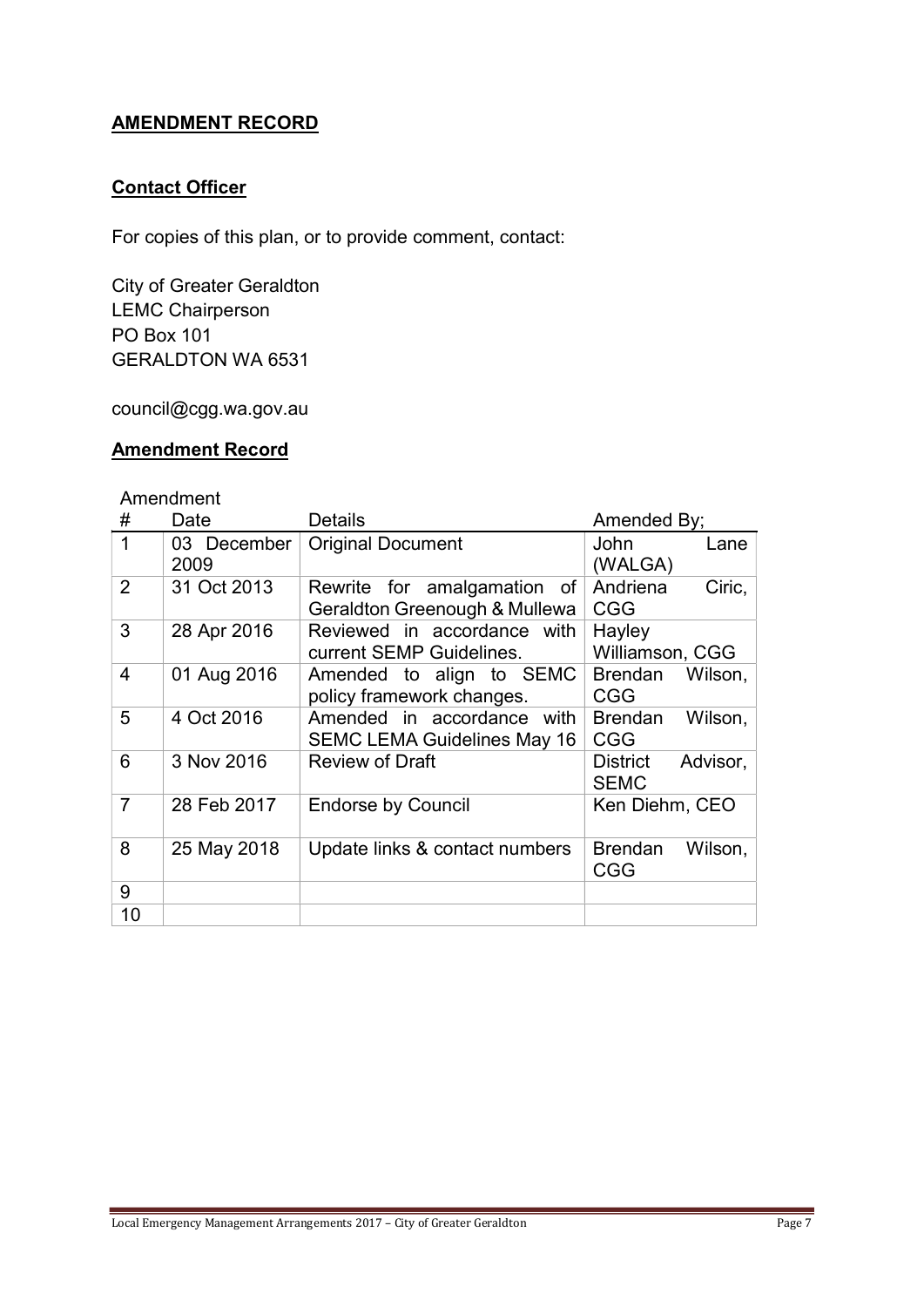#### Glossary of Terms

Terminology used throughout this document shall have the meaning as prescribed in either Section 3 of the Emergency Management Act 2005 or as defined in the State EM Glossary.

District: means an area of the State that is declared to be a district under Section 2.1 Local Government Act 1995.

Local Emergency Coordinator (LEC): That person designated by the Commissioner of Police to be the Local Emergency Coordinator with responsibility for ensuring that the roles and functions of the respective Local Emergency Management Committee are performed, and assisting the Hazard Management Agency in the provision of a coordinated multi-agency response during incidents and operations.

Local Emergency Management Committee (LEMC): Means a committee established under Section 38 of the Emergency Management Act 2005

Municipality: Means the district of the local government.

**Preparedness:** Arrangements to ensure that, should an emergency occur, all those resources and services which are needed to cope with the effects can be efficiently mobilised and deployed. Measures to ensure that, should an emergency occur, communities, resources and services are capable of coping with the effects. See also comprehensive approach in the State EM Glossary.

Risk register: A register of the risks within the local government that is identified through the Community Emergency Risk Management process.

Risk statement: A statement identifying the hazard, element at risk and source of risk.

**Treatment options:** A range of options identified through the emergency risk management process, to select appropriate strategies which minimize the potential harm to the community.

Vulnerability: The degree of susceptibility and resilience of the community and environment to hazards. \*The degree of loss to a given element at risk or set of such elements resulting from the occurrence of a phenomenon of a given magnitude and expressed on a scale of 0 (no damage) to 1 (total loss).

For further Acronyms refer to the State EM Glossary.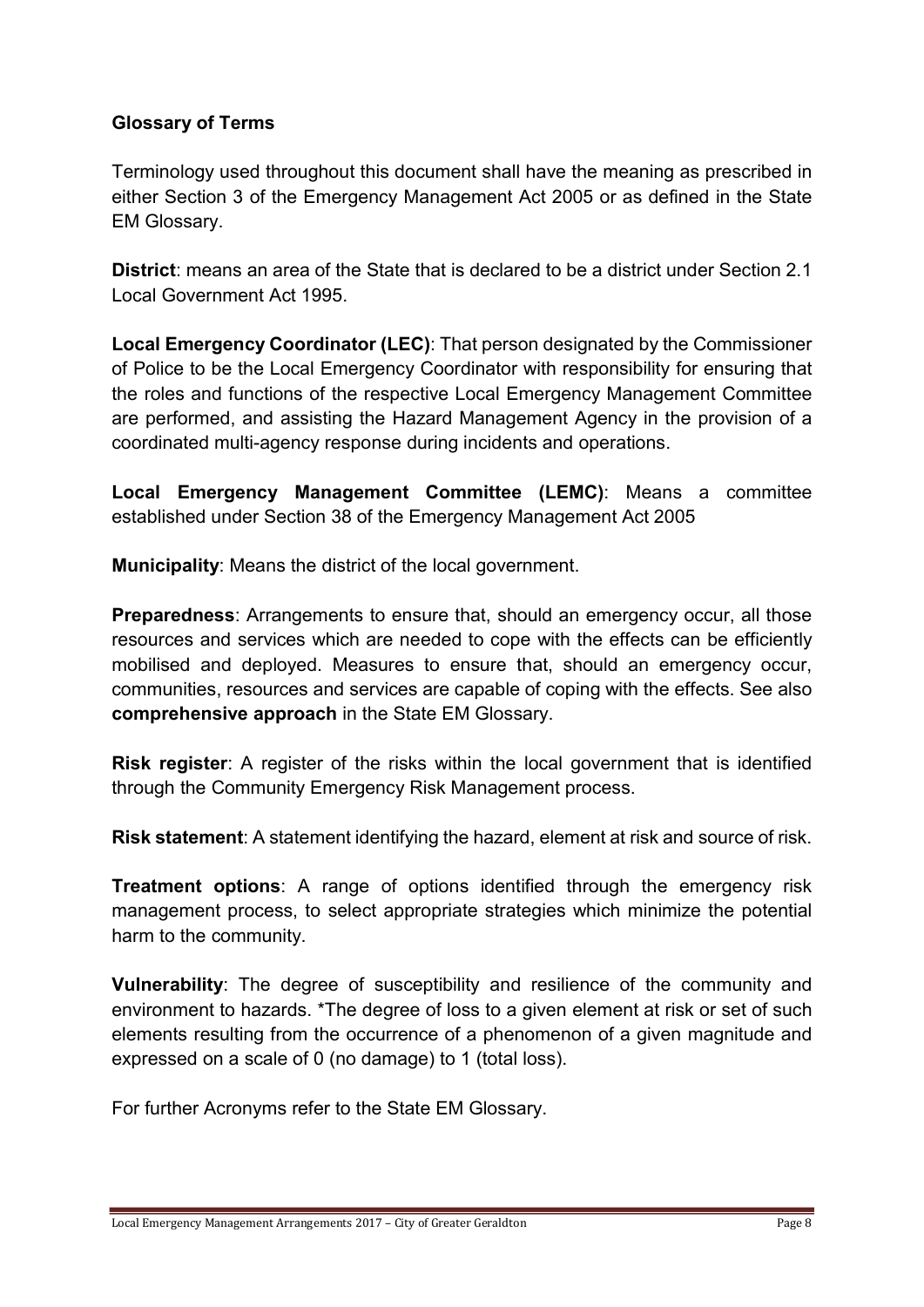## GENERAL ACRONYMS USED IN THESE ARRANGEMENTS

| <b>BFB</b>     | <b>Bush Fire Brigade</b>                           |
|----------------|----------------------------------------------------|
| <b>BFS</b>     | <b>Bush Fire Service</b>                           |
| <b>BoM</b>     | <b>Bureau of Meteorology</b>                       |
| <b>CGG</b>     | <b>City of Greater Geraldton</b>                   |
| <b>DCPFS</b>   | Department for Child Protection and Family Support |
| <b>P&amp;W</b> | Department of Parks and Wildlife                   |
| <b>DEMC</b>    | <b>District Emergency Management Committee</b>     |
| <b>DFES</b>    | Department of Fire and Emergency Services          |
| <b>ECC</b>     | <b>Emergency Coordination Centre</b>               |
| <b>EM</b>      | <b>Emergency Management</b>                        |
| <b>FRS</b>     | Fire & Rescue Services                             |
| <b>HMA</b>     | <b>Hazard Management Agency</b>                    |
| <b>ISG</b>     | <b>Incident Support Group</b>                      |
| <b>LEC</b>     | <b>Local Emergency Coordinator</b>                 |
| <b>LEMA</b>    | <b>Local Emergency Management Arrangements</b>     |
| <b>LEMC</b>    | <b>Local Emergency Management Committee</b>        |
| <b>LGA</b>     | <b>Local Government Authority</b>                  |
| <b>LRC</b>     | <b>Local Recovery Coordinator</b>                  |
| <b>LRCC</b>    | <b>Local Recovery Coordinating Committee</b>       |
| <b>SEC</b>     | <b>State Emergency Coordinator</b>                 |
| <b>SEMC</b>    | <b>State Emergency Management Committee</b>        |
| <b>SES</b>     | <b>State Emergency Service</b>                     |
| <b>SEWS</b>    | <b>Standard Emergency Warning Signal</b>           |
| <b>SOP</b>     | <b>Standard Operating Procedures</b>               |
| <b>WAPOL</b>   | <b>Western Australia Police</b>                    |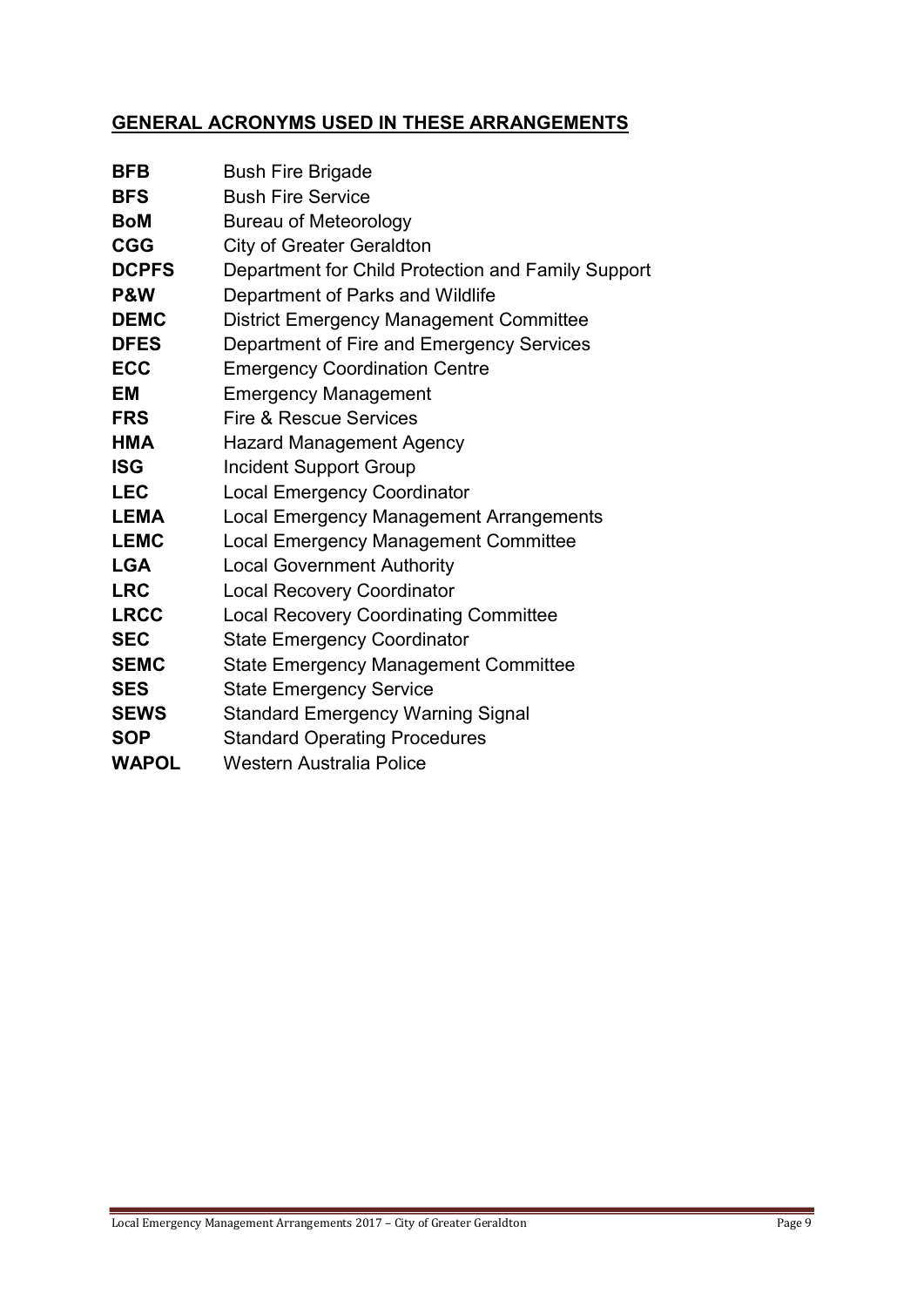## PART 1 – INTRODUCTION

#### 1.1 Authority

These arrangements have been prepared in accordance with sS41(1) of the Emergency Management Act 2005, endorsed by the Batavia Local Emergency Management Committee and approved by the Batavia Local Emergency Management Committee on the 17 November 2016.

#### 1.2 Community Consultation

The basis of this document's community consultation includes:

- April 2010 Community Consultation throughout Geraldton and Greenough
- June 2014 Midwest Gascoyne EM Conference participants across the Emergency Management industry involved
- 2015 Animal Management Welfare all key community groups and agencies involved
- Quarterly Basis LEMC consultation
- July 2016 Abrolhos Islands Sub-committee key agencies working on the delivery of a LEMA for the islands. Involving Body Corporates and key stakeholders.
- 2014-2016 AWARE Recovery Project involves extensive consultation both internally and externally across the recovery component of Emergency Management.
- Internal CGG operations are reviewing Emergency Management and have in July 2016 appointed a permanent Emergency Management Coordinator.
- 2014-2016 NDRP Flood Mitigation Project involving catchment areas of Greenough and Chapman Valley.

It is proposed that a further community emergency risk management project be considered in the future, to incorporate the unique considerations of the inland and island areas that now form part of the local government area.

#### 1.3 Document Availability

In accordance with S43 of the Emergency Management Act 2005 a copy of these arrangements is available for inspection free of charge by members of the public during office hours at the City of Greater Geraldton Council office. These arrangements will also be available via the Councils' website http://www.cgg.wa.gov.au/live/my-environment/fire-and-emergency.aspx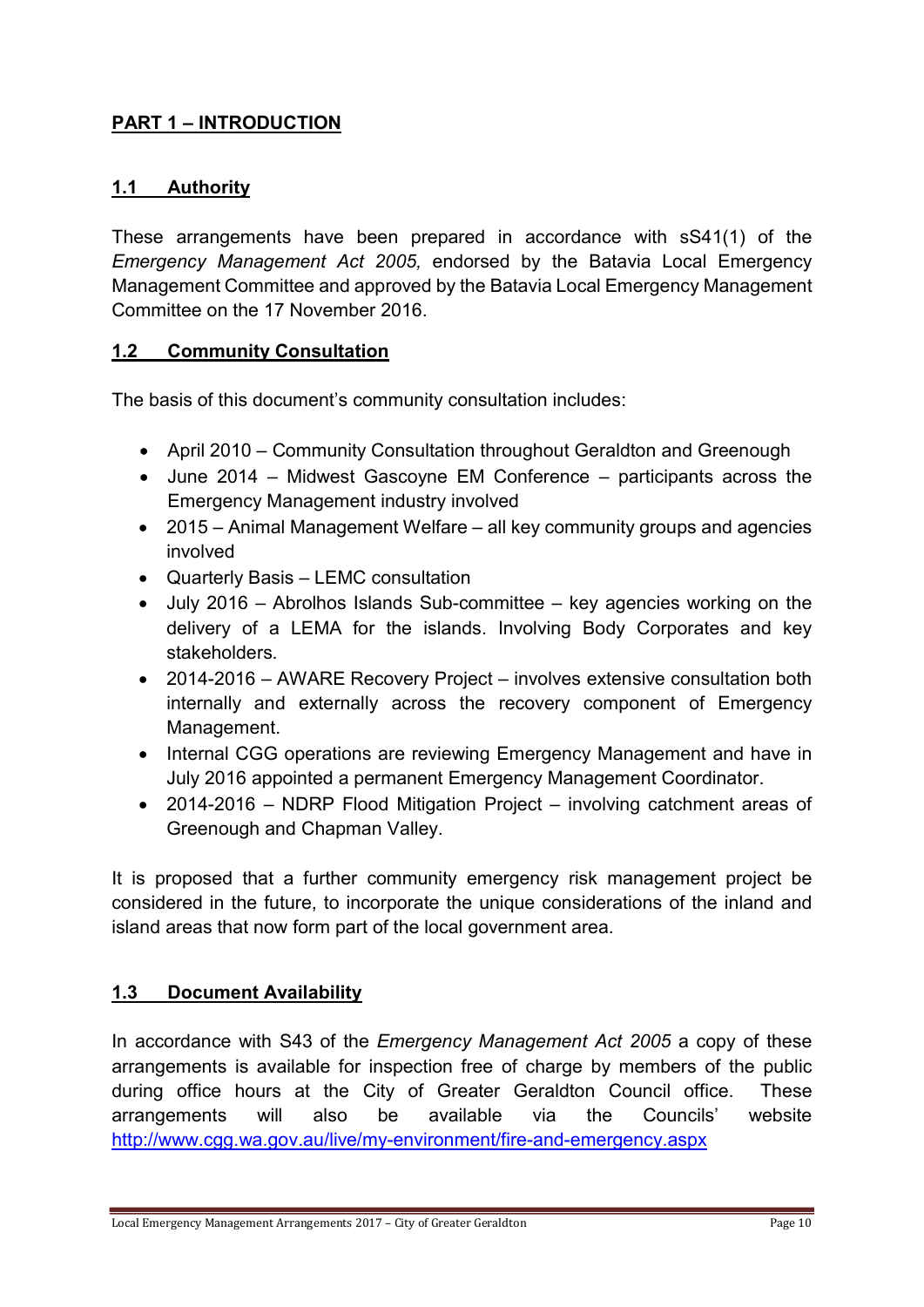## 1.4 Area Covered

The City of Greater Geraldton was formed on 1<sup>st</sup> July 2011 out of the amalgamation of the City of Geraldton, Shire of Greenough and the Shire of Mullewa. The City's Boundaries were increased in July 2015 to include the Abrolhos Islands.

The City of Greater Geraldton local government area covers 12,625 km<sup>2</sup> located approximately 450kms north of Perth. It is bound by the shires of Irwin and Mingenew to the south, Yalgoo to the east, and Chapman Valley to the north, and includes the Abrolhos Islands – a chain of 122 islands and reefs 80km West of Geraldton. A map of the area is available at appendix 6.6.

#### 1.5 Aim

The aim of this document is to define the management of identified risks and provide detail on proposed planning, response and recovery activities for the City of Greater **Geraldton** 

#### 1.6 Purpose

The purpose of these arrangements is to set out:

- The City of Greater Geraldton's policies for emergency management;
- The roles and responsibilities of public authorities and other agencies involved in emergency management in the City of Greater Geraldton;
- Provisions about the coordination of emergency operations and activities relating to emergency management;
- A description of emergencies that are likely to occur in the LGA;
- Strategies and priorities for emergency management;
- Other matters about emergency management in the City of Greater Geraldton prescribed by the regulations; and
- Other matters about emergency management in the City of Greater Geraldton that the Council considers appropriate.

#### 1.7 Scope

These arrangements are to ensure there are suitable plans in place to deal with the identified emergencies should they arise. It is not the intent of this document to detail the procedures for HMA's in dealing with an emergency. These should be detailed in the HMA's individual plan.

Furthermore:

- This document applies to the LGA of the City of Greater Geraldton;
- This document covers areas where the City of Greater Geraldton provides support to HMA's in the event of an incident;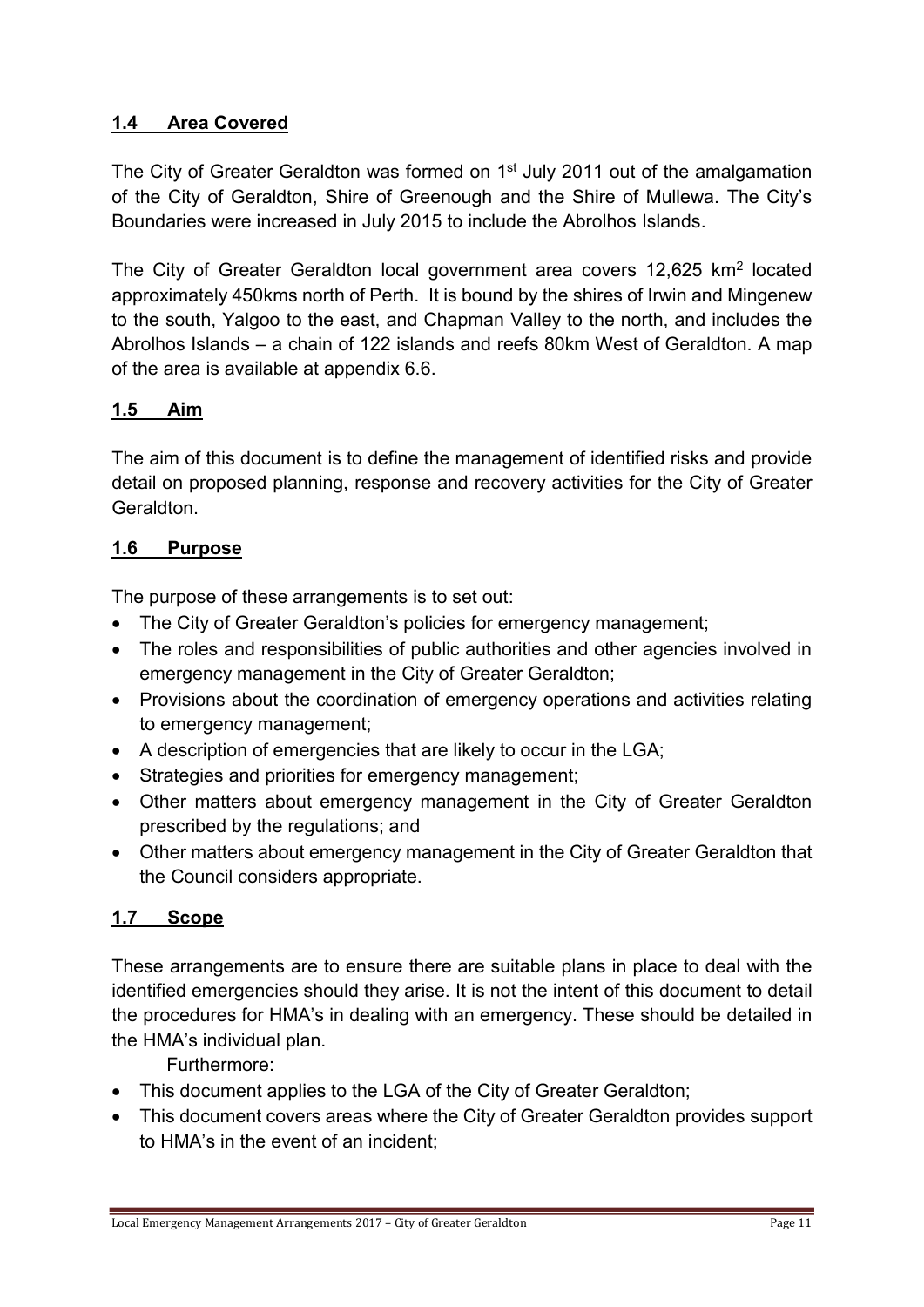- This document details the City of Greater Geraldton's capacity to provide resources in support of an emergency, while still maintaining business continuity; and
- The City of Greater Geraldton's responsibility for recovery management. These arrangements are to serve as a guide to be used at the local level. Incidents may arise that require action or assistance from district, state or federal level.

#### 1.8 Related Documents

This document covers the key arrangements to enable the delivery of integrated and coordinated emergency management to the City of Greater Geraldton. It is not possible in this document to contain all of the existing plans and arrangements, or to provide sufficient detail within this document. Some key documents are listed below.

#### 1.9 Local Emergency Management Policies

| <b>Document</b>                   | Owner |  |
|-----------------------------------|-------|--|
| Bush Fire Brigades Local Law 2011 |       |  |

#### 1.10 Existing Plans and Arrangements

| <b>Document</b>                                    | Owner                                                             | Date |
|----------------------------------------------------|-------------------------------------------------------------------|------|
| <b>Local Recovery Plan</b>                         | CGG 9956 6600                                                     | 2016 |
| <b>Bush Fire Response Plan</b>                     | CGG 9956 6600                                                     | 2012 |
| Aerodrome Emergency Plan                           | CGG 9956 6600                                                     | 2015 |
| Mumbida Wind Farm - Fire<br><b>Management Plan</b> | Stephen Cahalin, GE Site Manager<br>0418 800 625, 08 6214 1301    | 2014 |
| <b>DCPFS Welfare Plan</b>                          | <b>DCPFS 9965 9500</b>                                            | 2016 |
| Mullewa<br>Emergency<br><b>Management Plan</b>     | CGG 9956 6600                                                     | 2016 |
| <b>Community Evacuation Plan</b>                   | <b>WA Police 9923 4555</b>                                        |      |
| <b>Local Recovery Plan</b>                         | CGG 9956 6600                                                     | 2016 |
| Abrolhos Islands LEMA                              | A sub-committee of stakeholders are<br>presently developing this. |      |

#### 1.11 Agreements, Understandings and Commitments

| Parties to the Agreement                                                  | Summary of the Agreement | Special<br><b>Considerations</b> |
|---------------------------------------------------------------------------|--------------------------|----------------------------------|
| Shire of Chapman Valley and Combined Batavia LEMC<br>Shire of Northampton |                          |                                  |
| Department of Fisheries                                                   | Abrolhos islands         | See 1.10.1                       |
|                                                                           |                          |                                  |

#### 1.12 Special considerations

Please refer to appendix 6.9 for Special Considerations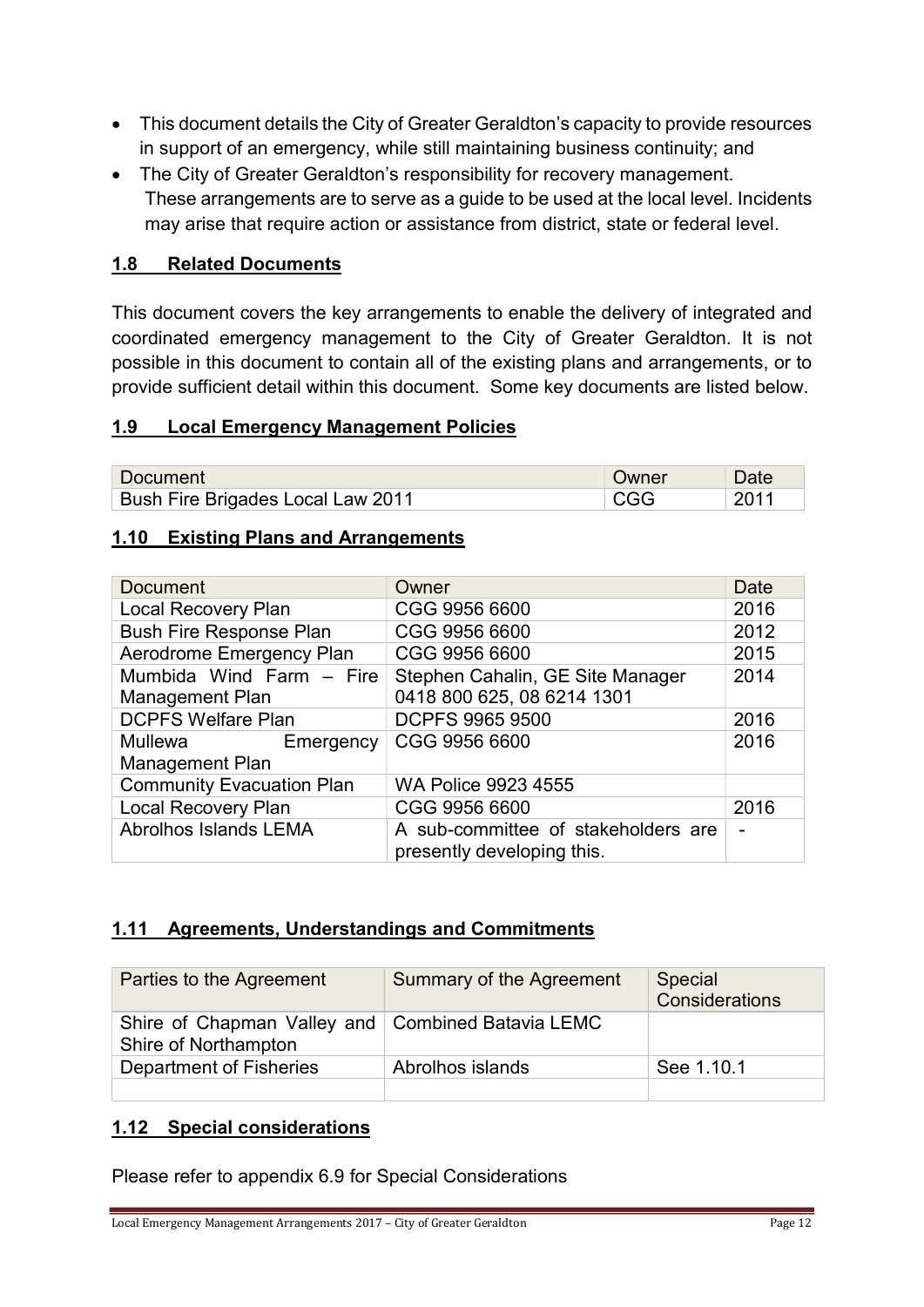## 1.13 Special Needs Groups

Special needs groups are available at Appendix 6.4 and are reviewed periodically to ensure accuracy. These groups include schools, culturally and linguistically diverse groups and retirement villages.

#### 1.14 Resources

Resources are captured and included at the resources register in appendix 6.1. This list of resources considers not only LEMC member agency resources but also community, industry and commercial resources that may be available particularly in supporting welfare and recovery, not just response.

#### 1.15 Roles & Responsibilities

As stated in Emergency Management Regulations, the following table outlines descriptions and responsibilities of key positions in relation to local community emergency management.

| <b>Local role</b>              | <b>Description of responsibilities</b>                                                                                                                                                                                                                                                                                                                                                                                                                                                                                                                                                                                                                                                               |  |
|--------------------------------|------------------------------------------------------------------------------------------------------------------------------------------------------------------------------------------------------------------------------------------------------------------------------------------------------------------------------------------------------------------------------------------------------------------------------------------------------------------------------------------------------------------------------------------------------------------------------------------------------------------------------------------------------------------------------------------------------|--|
| Local government               | The responsibilities of the City of Greater Geraldton are<br>defined in Section 36 of the EM Act.                                                                                                                                                                                                                                                                                                                                                                                                                                                                                                                                                                                                    |  |
| Local emergency<br>coordinator | The responsibilities of the LEC are defined in Section 36<br>of the EM Act.                                                                                                                                                                                                                                                                                                                                                                                                                                                                                                                                                                                                                          |  |
| Local recovery<br>coordinator  | To ensure the development and maintenance of effective<br>recovery management arrangements for the local<br>government. In conjunction with the local recovery<br>committee to implement a post incident recovery action<br>plan and manage the recovery phase of the incident.                                                                                                                                                                                                                                                                                                                                                                                                                      |  |
| Local welfare<br>coordinator   | The Local Welfare Coordinator is appointed by the DCPFS<br><b>District Director to:</b><br>Establish, chair and manage the activities of the Local<br>Welfare Emergency Committee (LWEC), where<br>determined appropriate by the District Director;<br>Prepare, promulgate, test and maintain the Local<br>$\bullet$<br><b>Welfare Plans;</b><br>Represent the department and the emergency welfare<br>function on the Local Emergency Management<br>Committee and Local Recovery Committee;<br>Establish and maintain the Local Welfare Emergency<br>$\bullet$<br><b>Coordination Centre;</b><br>Ensure personnel and organisations are trained and<br>exercised in their welfare responsibilities; |  |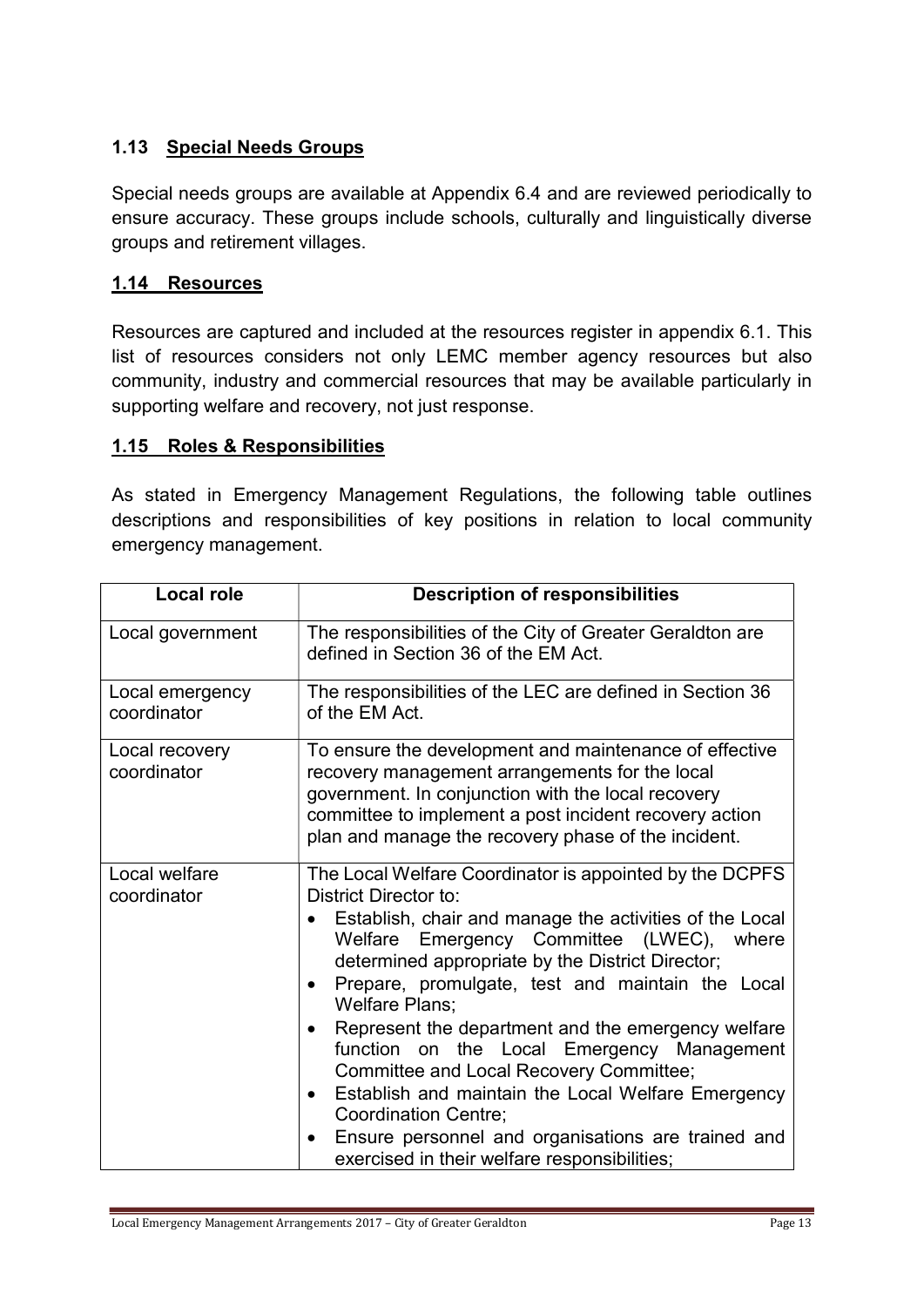| LG welfare liaison<br>officer             | Coordinate the provision of emergency welfare<br>$\bullet$<br>services during response and recovery phases of an<br>emergency; and<br>Represent the department on the Incident Management<br>Group when required.<br>During an evacuation where a local government facility is<br>utilised by CPFS provide advice, information and<br>resources regarding the operation of the facility. |  |  |
|-------------------------------------------|------------------------------------------------------------------------------------------------------------------------------------------------------------------------------------------------------------------------------------------------------------------------------------------------------------------------------------------------------------------------------------------|--|--|
| LG liaison officer (to<br>the ISG/IMT)    | During a major emergency the liaison officer attends ISG<br>meetings to represent the local government, provides<br>local knowledge input and provides details contained in<br>the LEMA.                                                                                                                                                                                                 |  |  |
| Local government -<br>Incident management | • Ensure planning and preparation for emergencies is<br>undertaken<br>• Implement procedures that assist the community and<br>emergency services deal with incidents                                                                                                                                                                                                                     |  |  |
|                                           | • Ensure that all personnel with emergency planning and<br>preparation, response and recovery responsibilities are<br>properly trained in their role                                                                                                                                                                                                                                     |  |  |
|                                           | • Keep appropriate records of incidents that have<br>occurred to ensure continual improvement of the Shires<br>emergency response capability.                                                                                                                                                                                                                                            |  |  |
|                                           | • Liaise with the incident controller (provide liaison officer)                                                                                                                                                                                                                                                                                                                          |  |  |
|                                           | • Participate in the ISG and provide local support                                                                                                                                                                                                                                                                                                                                       |  |  |
|                                           | • Where an identified evacuation centre is a building<br>owned and operated by the local government, provide a<br>liaison officer to support the CPFS.                                                                                                                                                                                                                                   |  |  |
| <b>LEMC Chair</b>                         | Provide leadership and support to the LEMC to ensure<br>effective meetings and high levels of emergency<br>management planning and preparedness for the local<br>government district is undertaken.                                                                                                                                                                                      |  |  |
| <b>LEMC Executive</b><br>Officer          | Provide executive support to the LEMC by:                                                                                                                                                                                                                                                                                                                                                |  |  |
|                                           | • Provide secretariat support including: – Meeting agenda;<br>- Minutes and action lists; - Correspondence; -<br>Committee membership contact register;                                                                                                                                                                                                                                  |  |  |
|                                           | • Coordinate the development and submission of<br>committee documents in accordance with legislative and<br>policy requirements including; - Annual Report; - Annual<br>Business Plan; - Local Emergency Management<br>Arrangements;                                                                                                                                                     |  |  |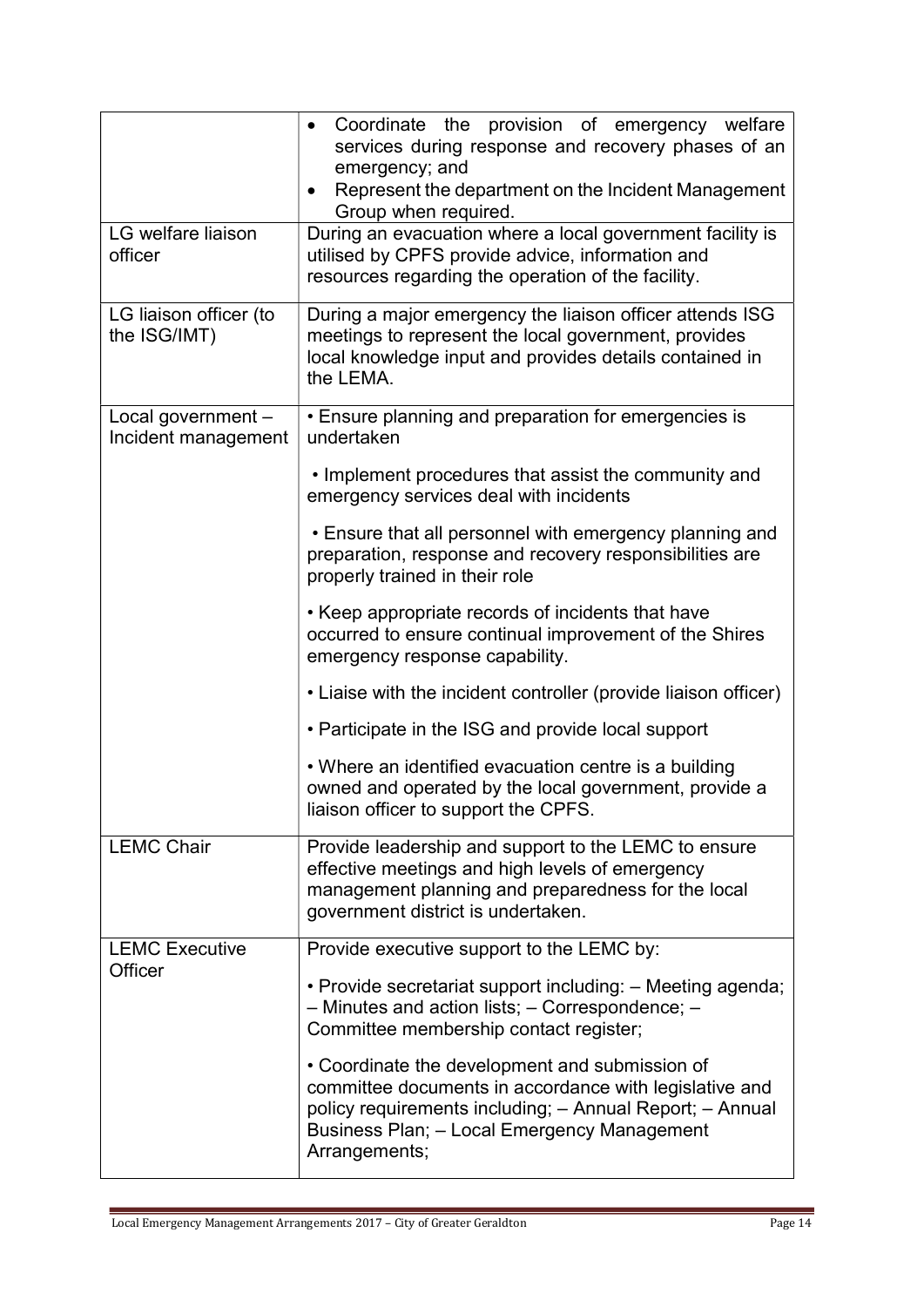|                                            | • Facilitate the provision of relevant emergency<br>management advice to the Chair and committee as<br>required; and                                                                                                                                                                                                                                                                                             |
|--------------------------------------------|------------------------------------------------------------------------------------------------------------------------------------------------------------------------------------------------------------------------------------------------------------------------------------------------------------------------------------------------------------------------------------------------------------------|
|                                            | • Participate as a member of sub-committees and working<br>groups as required;                                                                                                                                                                                                                                                                                                                                   |
| Local Emergency<br>Management<br>Committee | The LEMC includes representatives from agencies,<br>organisations and community groups that are relevant to<br>identified<br>risks<br>and emergency management<br>the<br>arrangements for the community.                                                                                                                                                                                                         |
|                                            | The LEMC is not an operational committee but rather the<br>organisation established by the local government to ensure<br>that local emergency management arrangements are<br>written and placed into effect for its district.                                                                                                                                                                                    |
|                                            | The LEMC membership must include at least one local<br>government representative and the identified Local<br>Emergency Coordinator (LEC). Relevant government<br>agencies and other statutory authorities will nominate their<br>representatives to be members of the LEMC.                                                                                                                                      |
|                                            | The term of appointment of LEMC members shall be<br>determined by the local government in consultation with<br>the parent organisation of the members.                                                                                                                                                                                                                                                           |
|                                            | The functions of LEMC are [s. 39 of the Act]:                                                                                                                                                                                                                                                                                                                                                                    |
|                                            | To advise and assist the local government in establishing<br>local emergency managements for the district;<br>to liaise with public authorities and other persons in the<br>development, review and testing of the<br>local<br>emergency management arrangements; and<br>to carry out other emergency management activities as<br>directed by SEMC or prescribed by regulations.<br>Other Functions of the LEMC. |
| <b>Controlling Agency</b>                  | A Controlling Agency is an agency nominated to control<br>the response activities to a specified type of emergency.<br>The function of a Controlling Agency is to;                                                                                                                                                                                                                                               |
|                                            | • undertake all responsibilities as prescribed in Agency<br>specific legislation for Prevention and Preparedness.                                                                                                                                                                                                                                                                                                |
|                                            | • control all aspects of the response to an incident. During<br>Recovery the Controlling Agency will ensure effective<br>transition to recovery.                                                                                                                                                                                                                                                                 |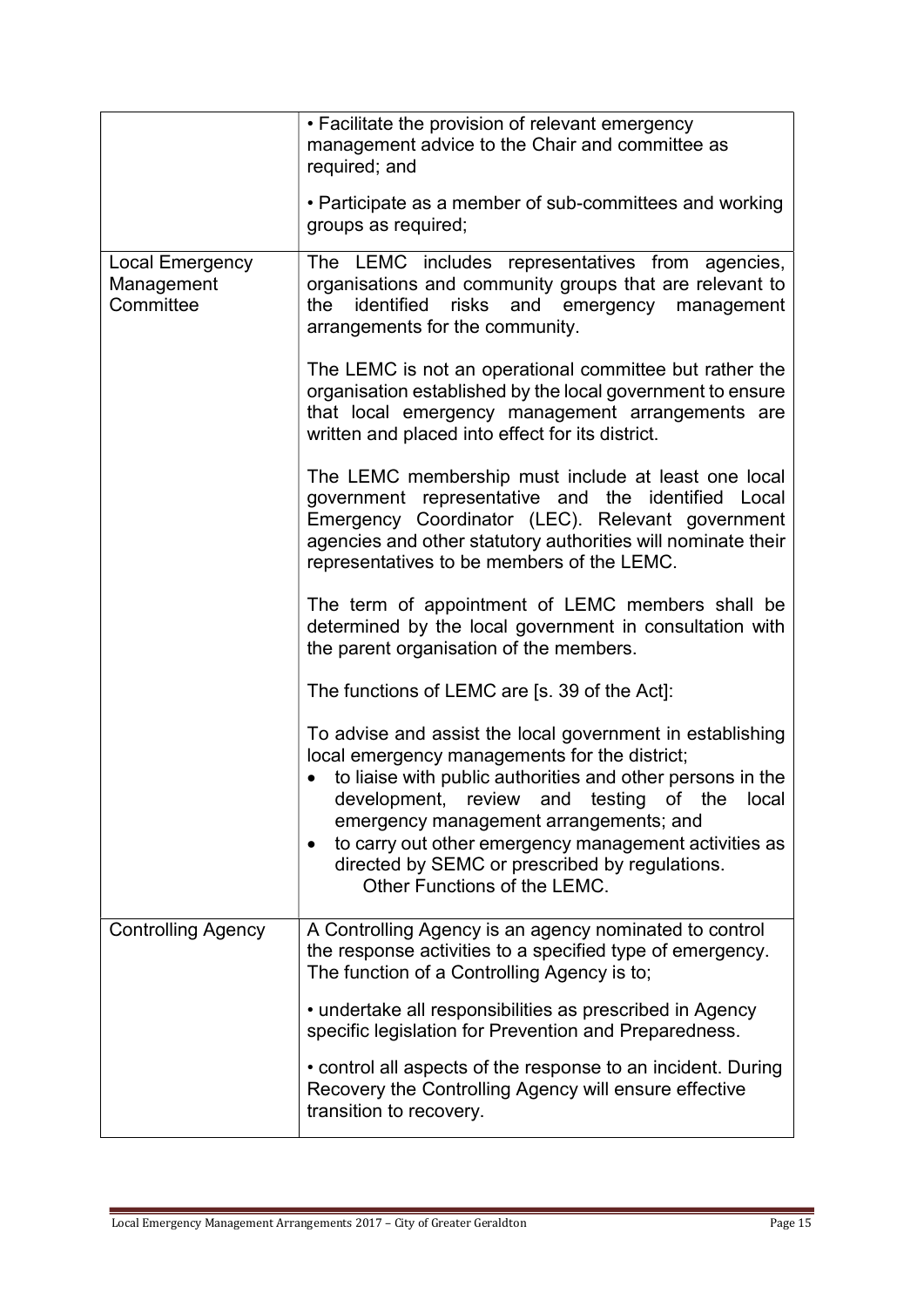| <b>Hazard Management</b><br>Agency | A hazard management agency is 'to be a public authority<br>or other person who or which, because of that agency's<br>functions under any written law or specialised knowledge,<br>expertise and resources, is responsible for emergency<br>management, or the prescribed emergency management<br>aspect, in the area prescribed of the hazard for which it is<br>prescribed.' [EM Act 2005 s4] The HMAs are prescribed<br>in the Emergency Management Regulations 2006. Their<br>function is to: |
|------------------------------------|--------------------------------------------------------------------------------------------------------------------------------------------------------------------------------------------------------------------------------------------------------------------------------------------------------------------------------------------------------------------------------------------------------------------------------------------------------------------------------------------------|
|                                    | • Undertake responsibilities where prescribed for these<br>aspects [EM Regulations]                                                                                                                                                                                                                                                                                                                                                                                                              |
|                                    | • Appoint Hazard Management Officers [s55 Act]                                                                                                                                                                                                                                                                                                                                                                                                                                                   |
|                                    | • Declare / revoke emergency situation [s 50 & 53 Act]                                                                                                                                                                                                                                                                                                                                                                                                                                           |
|                                    | • Coordinate the development of the Westplan for that<br>hazard [State EM Policy Section 1.5]                                                                                                                                                                                                                                                                                                                                                                                                    |
|                                    | • Ensure effective transition to recovery by local<br>government                                                                                                                                                                                                                                                                                                                                                                                                                                 |
| <b>Combat Agency</b>               | A Combat Agency as prescribed under subsection (1) of<br>the Emergency Management Act 2005 is to be a public<br>authority or other person who or which, because of the<br>agency's functions under any written law or specialised<br>knowledge, expertise and resources, is responsible for<br>performing an emergency management activity<br>prescribed by the regulations in relation to that agency.                                                                                          |
| <b>Support Organisation</b>        | A public authority or other person who or which, because<br>of the agency's functions under any written law or<br>specialised knowledge, expertise and resources is<br>responsible for providing support functions in relation to<br>that agency. (State EM Glossary)                                                                                                                                                                                                                            |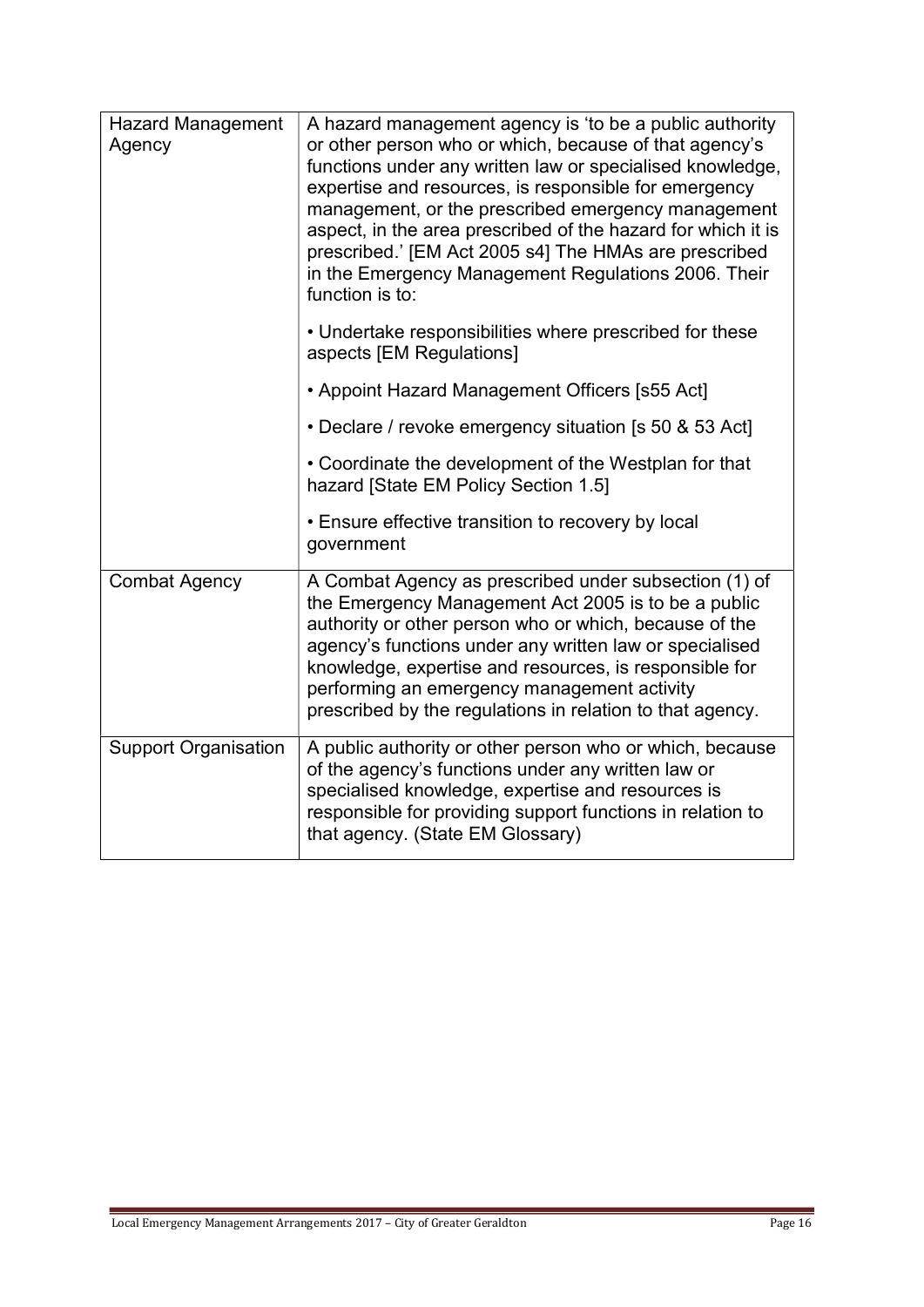## PART 2 – PLANNING

This section outlines the minimum administration and planning requirements of the LEMC under the emergency Management Act 2005 & policies.

#### 2.1 LEMC Membership

The City of Greater Geraldton has established a LEMC to plan, administer and test the local emergency management arrangements.

Membership of the LEMC is representative of the agencies, community groups, nongovernment organisations and expertise relevant to the identified community hazards and risks and emergency management arrangements.

| Executive                                                                        |                                                                             |  |  |  |  |
|----------------------------------------------------------------------------------|-----------------------------------------------------------------------------|--|--|--|--|
| Chair:                                                                           | <b>City of Greater Geraldton</b><br>Mayor                                   |  |  |  |  |
| Deputy Chair:                                                                    | Officer in Charge / LEC<br><b>Geraldton Police</b>                          |  |  |  |  |
| <b>Executive Officer:</b>                                                        | <b>City of Greater Geraldton</b><br><b>Coordinator Emergency Management</b> |  |  |  |  |
| <b>Local Recovery Coordinator:</b>                                               | <b>City of Greater Geraldton</b><br><b>Coordinator Emergency Management</b> |  |  |  |  |
| <b>Administrative Support:</b>                                                   | <b>City of Greater Geraldton</b><br><b>Administrative Support Officer</b>   |  |  |  |  |
| <b>Hazard Management Agencies</b>                                                |                                                                             |  |  |  |  |
| <b>City of Greater Geraldton</b>                                                 | <b>Chief Bush Fire Control Officer</b>                                      |  |  |  |  |
| Dept. Parks & Wildlife                                                           | <b>Regional Fire Coordinator</b>                                            |  |  |  |  |
| Department<br>of Fire<br>&<br>Emergency<br><b>Services</b>                       | <b>District Manager</b>                                                     |  |  |  |  |
| Dept. of Transport                                                               | <b>Regional Manager</b>                                                     |  |  |  |  |
| Dept. of Health                                                                  | <b>Regional Director</b>                                                    |  |  |  |  |
| Department<br>Fire<br>&<br>of<br>Emergency<br>Services - State Emergency Service | <b>Operations Manager</b>                                                   |  |  |  |  |
| Dept. Agriculture & Food                                                         | Site Manager                                                                |  |  |  |  |
| <b>Police Geraldton</b>                                                          | Officer in Charge                                                           |  |  |  |  |
| <b>Police Mullewa</b>                                                            | Officer in Charge                                                           |  |  |  |  |
| <b>Welfare Support</b>                                                           |                                                                             |  |  |  |  |
| Centrelink                                                                       | <b>Team Leader</b>                                                          |  |  |  |  |
| <b>Child Protection and Family Services</b>                                      | <b>District Emergency Services Officer</b>                                  |  |  |  |  |
| <b>Red Cross</b>                                                                 | <b>Team Leader</b>                                                          |  |  |  |  |
| <b>Salvation Army</b>                                                            | Lieutenant                                                                  |  |  |  |  |
| <b>Utilities</b>                                                                 |                                                                             |  |  |  |  |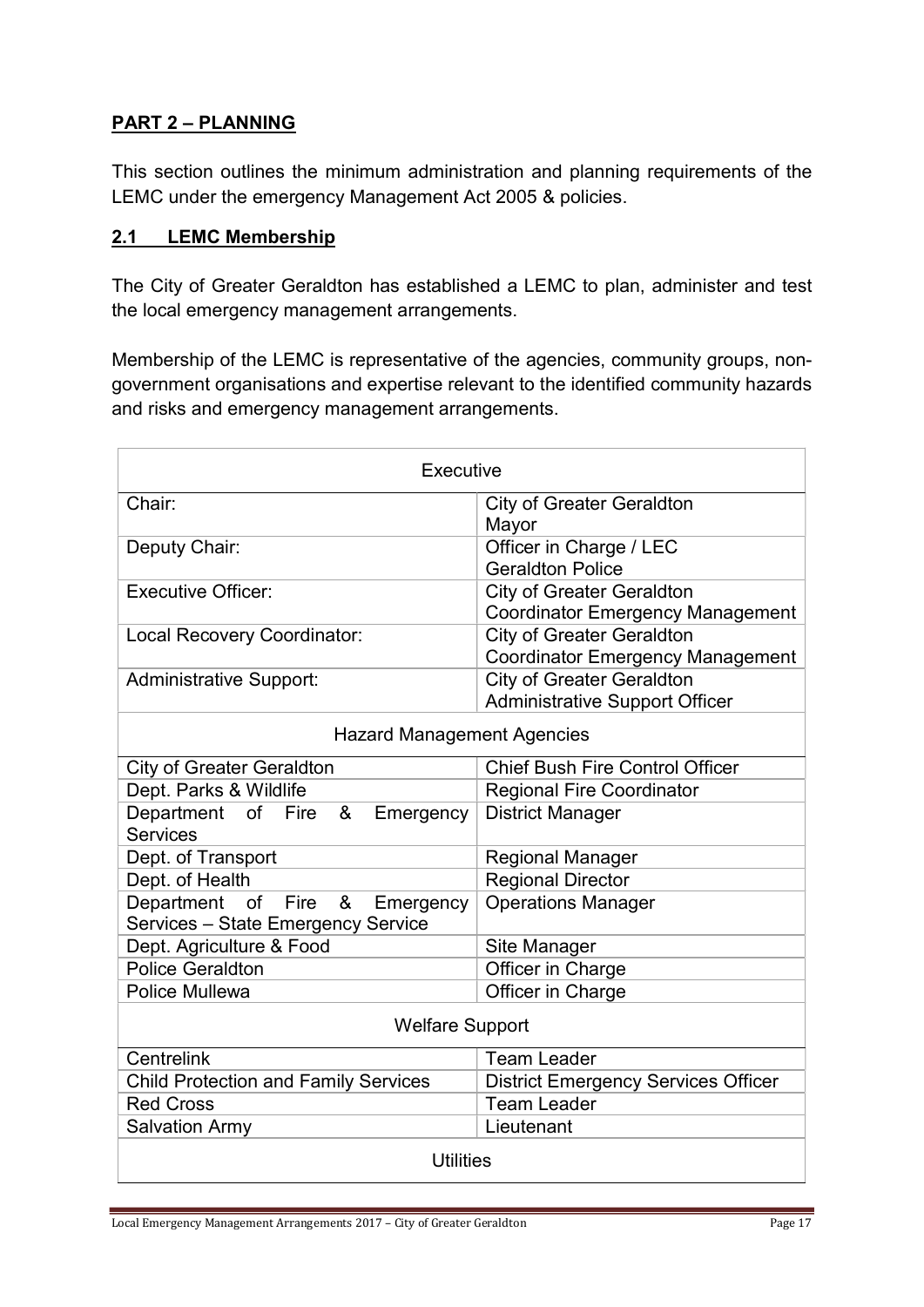| <b>Alinta Gas</b>                                      | Local Manager                                    |  |  |  |  |
|--------------------------------------------------------|--------------------------------------------------|--|--|--|--|
| Main Roads WA                                          | Network Manager                                  |  |  |  |  |
| Telstra                                                | Area Manager                                     |  |  |  |  |
| <b>Western Power</b>                                   | <b>Field Services Coordinator</b>                |  |  |  |  |
| <b>Water Corporation</b>                               | <b>Operations Manager</b>                        |  |  |  |  |
| Additional Membership as directed by Local Government  |                                                  |  |  |  |  |
| <b>ABC Radio</b>                                       | <b>Chief of Staff/Manager</b>                    |  |  |  |  |
| <b>Abrolhos's Island Committee</b>                     | Chairman                                         |  |  |  |  |
| <b>Bureau of Meteorology</b>                           | <b>Station Manager</b>                           |  |  |  |  |
| <b>City of Greater Geraldton</b>                       | Senior Fire Officer                              |  |  |  |  |
| <b>City of Greater Geraldton</b>                       | <b>Airport Manager</b>                           |  |  |  |  |
| Department of Fire and<br>Emergency<br><b>Services</b> | <b>Community Emergency Management</b><br>Officer |  |  |  |  |
| <b>Geraldton Port Authority</b>                        | <b>Harbour Master</b>                            |  |  |  |  |
| St John Ambulance                                      | <b>Regional Manager</b>                          |  |  |  |  |
| <b>Volunteer Marine Rescue Svc</b>                     | Commander                                        |  |  |  |  |
| Co-Opted when required for specific issues             |                                                  |  |  |  |  |
| <b>Chamber of Commerce and Industry</b>                | <b>Chief Executive Officer</b>                   |  |  |  |  |
| <b>City of Greater Geraldton</b>                       | Coordinator of Environmental Health<br>and Waste |  |  |  |  |
| <b>City of Greater Geraldton</b>                       | <b>Senior Ranger</b>                             |  |  |  |  |
| <b>City of Greater Geraldton</b>                       | <b>Public Relations Officer</b>                  |  |  |  |  |
| Dept. of Fisheries                                     | <b>Senior Operations Manager</b>                 |  |  |  |  |
| <b>Education Dept.</b>                                 |                                                  |  |  |  |  |
| <b>Geraldton Regional Prison</b>                       | Officer in Charge                                |  |  |  |  |
| Hillcrest Lodge (Aged Care)                            | <b>Residential Manager</b>                       |  |  |  |  |
| <b>Geraldton Nursing Home</b>                          | Manager                                          |  |  |  |  |
| Included in distribution for information (Do           |                                                  |  |  |  |  |
| not attend meetings)                                   |                                                  |  |  |  |  |
| <b>City of Greater Geraldton</b>                       |                                                  |  |  |  |  |
| <b>DFES</b>                                            | <b>Regional Superintendent</b>                   |  |  |  |  |
| Dept. Child Protection                                 | <b>District Director</b>                         |  |  |  |  |
| <b>WALGA</b>                                           |                                                  |  |  |  |  |
|                                                        |                                                  |  |  |  |  |

#### 2.2 Meeting Schedule

Preparedness Procedure 7 states that 'LEMC's shall meet every three months and as required.' The Batavia LEMC schedules meetings in February, May, August & November each year. The LEMC may convene a special meeting if required for example after any major emergency incident.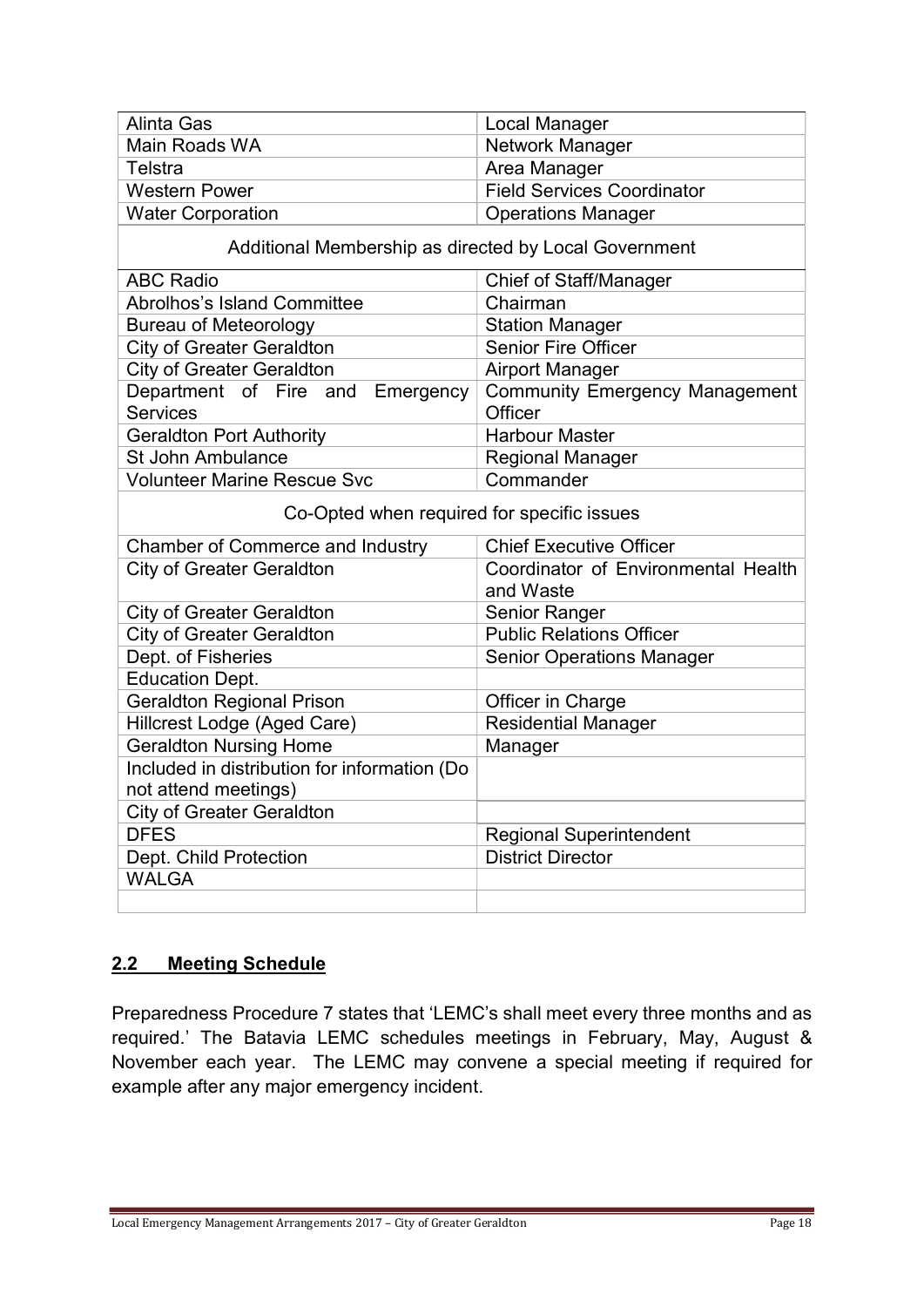## 2.3 Constitution & Procedures

Each meeting of the LEMC should consider, but not be restricted to, the following matters, as appropriate:

- a) Every meeting:
	- i. Confirmation of local emergency management arrangements contact details;
	- ii. Review of any post-incident reports and post exercise reports generated since last meeting;
	- iii. Progress of emergency risk management process;
	- iv. Progress of treatment strategies arising from emergency risk management process;
	- v. Progress the development or review of local emergency management arrangements; and
	- vi. Other matters determined by the local government.
- b) First quarter:
	- i. Development and approval of next financial year LEMC exercise schedule (to be forwarded to relevant DEMC);
	- ii. Begin developing annual business plan.
- c) Second quarter:
	- i. Preparation of LEMC annual report (to be forwarded to relevant DEMC for inclusion in the SEMC annual report);
	- ii. Finalisation and approval of annual business plan.
- d) Third quarter:
	- i. Identify emergency management projects for possible grant funding.
- e) Fourth quarter:
	- i. National and State funding nominations.

## 2.4 Annual Reporting

The annual report of the LEMC is to be completed and submitted to the DEMC within 2 weeks of the end of the financial year for which the annual report is prepared. The LEMC is required to submit a signed hard copy of the annual report to the Executive Officer of the DEMC.

The LEMC annual report is to contain, for the reporting period:

- a) a description of the area covered by the LEMC,
- b) a description of activities undertaken by it, including;
	- i. the number of LEMC meetings and the number of meetings each member, or their deputy, attended,
	- ii. a description of emergencies within the area covered by the LEMC involving the activation of an Incident Support Group (ISG),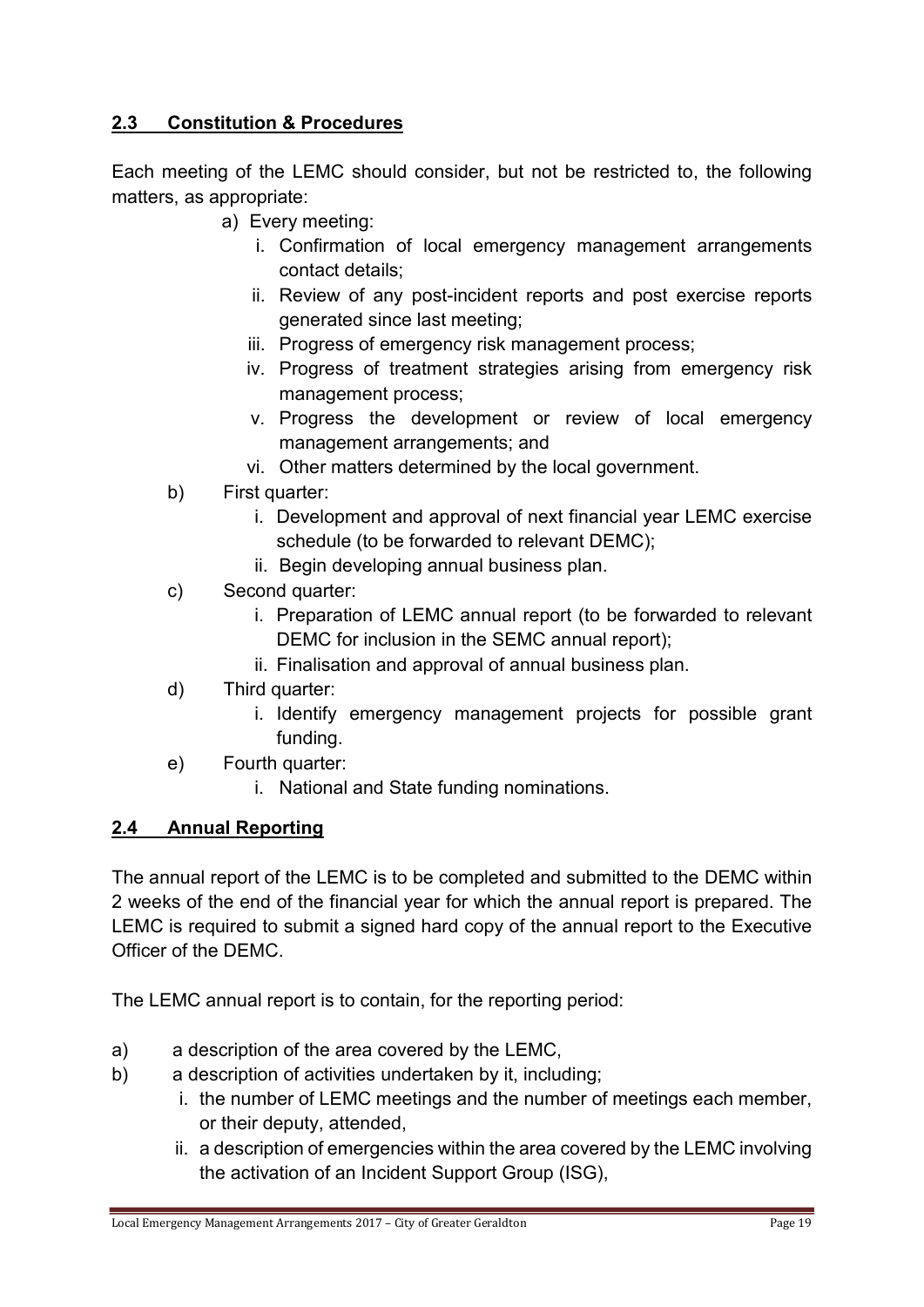- iii. a description of exercises that exercised the local emergency management arrangements for the area covered by the LEMC,
- iv. the level of development of the local emergency management arrangements for the area covered by the LEMC
- v. the level of development of the local recovery plan for the area covered by the LEMC,
- vi. the progress of establishing a risk register for the area covered by the LEMC, and
- vii. a description of major achievements against the Annual Business Plan.
- c) the text of any direction given to it by the local government that established it.
- d) the major objectives of the annual business plan of the LEMC for the next financial year

## 2.5 Annual Business Plan

Preparedness Procedure 8 notes each LEMC will complete and submit to the DEMC an annual report at the end of each financial year. One of the requirements of the Annual Report is to have a Business Plan.

The City of Greater Geraldton will develop an Annual Business Plan incorporated as an attachment to the LEMC annual report in accordance with the SEMC Guidelines.

A copy of the Annual Business Plan is available on request from the Executive Officer.

## 2.7 Emergency Risk Management

The LEMC has undertaken the emergency risk management process in accordance with Standards Australia AS/NZS 31000:2009 Risk Management within a community emergency risk management context.

A risk register has been developed and is included in Appendix 6.2, and will be continuously reviewed in collaboration with relevant public authorities and/or any other relevant agencies or community groups as appropriate, in accordance with State Emergency Management Procedure 1 – Emergency Risk Management Planning. This register contains descriptions of emergencies likely to occur, and priorities.

Emergency Management Strategies & Priorities will be developed in 2017 in association with the State Emergency Management Committee's 'State Risk Project'.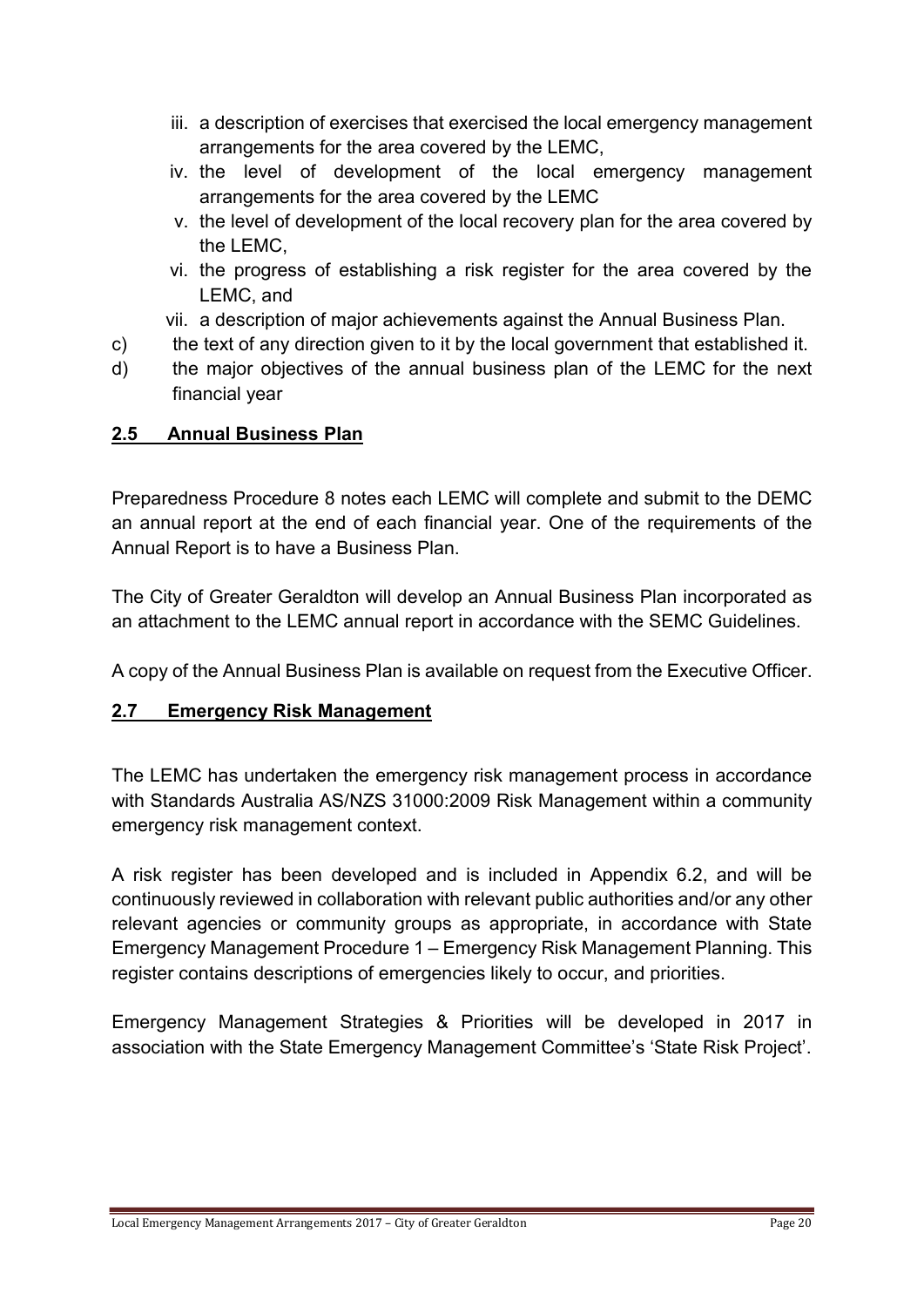## PART 3 – SUPPORT TO RESPONSE

#### 3.1 Risks – Emergencies Likely to Occur & Responsible HMA

The LEMC identified the following hazards within the CGG from the emergency risk management process.

| <b>Hazard</b>                         | <b>HMA</b>               | <b>WESTPLAN</b>             |  |  |
|---------------------------------------|--------------------------|-----------------------------|--|--|
|                                       |                          | (Date)                      |  |  |
| Air Crash Emergency                   | <b>WA Police</b>         | Air Crash                   |  |  |
|                                       |                          | 2016                        |  |  |
| <b>Animal &amp; Plant Biosecurity</b> | Dept. Agriculture & Food | <b>Animal &amp; Plant</b>   |  |  |
| Emergency                             |                          | <b>Biosecurity 2016</b>     |  |  |
| <b>Brookfield Rail Emergency</b>      | <b>Brookfield Rail</b>   | <b>Brookfield Rail</b>      |  |  |
|                                       |                          | 2016                        |  |  |
| <b>Fire Emergency (Includes</b>       | DFES/LG/P&W              | <b>Fire 2016</b>            |  |  |
| Bush & Urban Fire)                    |                          |                             |  |  |
| <b>Flood Emergency</b>                | <b>DFES</b>              | <b>Flood 2016</b>           |  |  |
| <b>Hazardous Materials</b>            | <b>DFES</b>              | HAZMAT 2016                 |  |  |
| Emergency                             |                          |                             |  |  |
| <b>Heatwave Emergency</b>             | Dept. of Health          | Heatwave 2016               |  |  |
| Human Epidemic                        | Dept. of Health          | Human Epidemic              |  |  |
| Emergency                             |                          | 2016                        |  |  |
| Land Search & Rescue                  | <b>WA Police</b>         | Land Search 2016            |  |  |
| Emergency                             |                          |                             |  |  |
| Marine<br>Pollution<br>Oil            | Dept. of Transport       | <b>Marine Oil Pollution</b> |  |  |
| Emergency                             |                          | 2016                        |  |  |
| Marine<br>Transport                   | Dept. of Transport       | Transport<br>Marine         |  |  |
| Emergency                             |                          | Emergency 2016              |  |  |
| <b>Road Crash Emergency</b>           | <b>WA Police</b>         | Road<br>Crash               |  |  |
|                                       |                          | Emergency 2016              |  |  |
| Storm Emergency                       | <b>DFES-SES</b>          | <b>Storm 2016</b>           |  |  |
| <b>Tsunami Emergency</b>              | <b>DFES</b>              | Tsunami 2016                |  |  |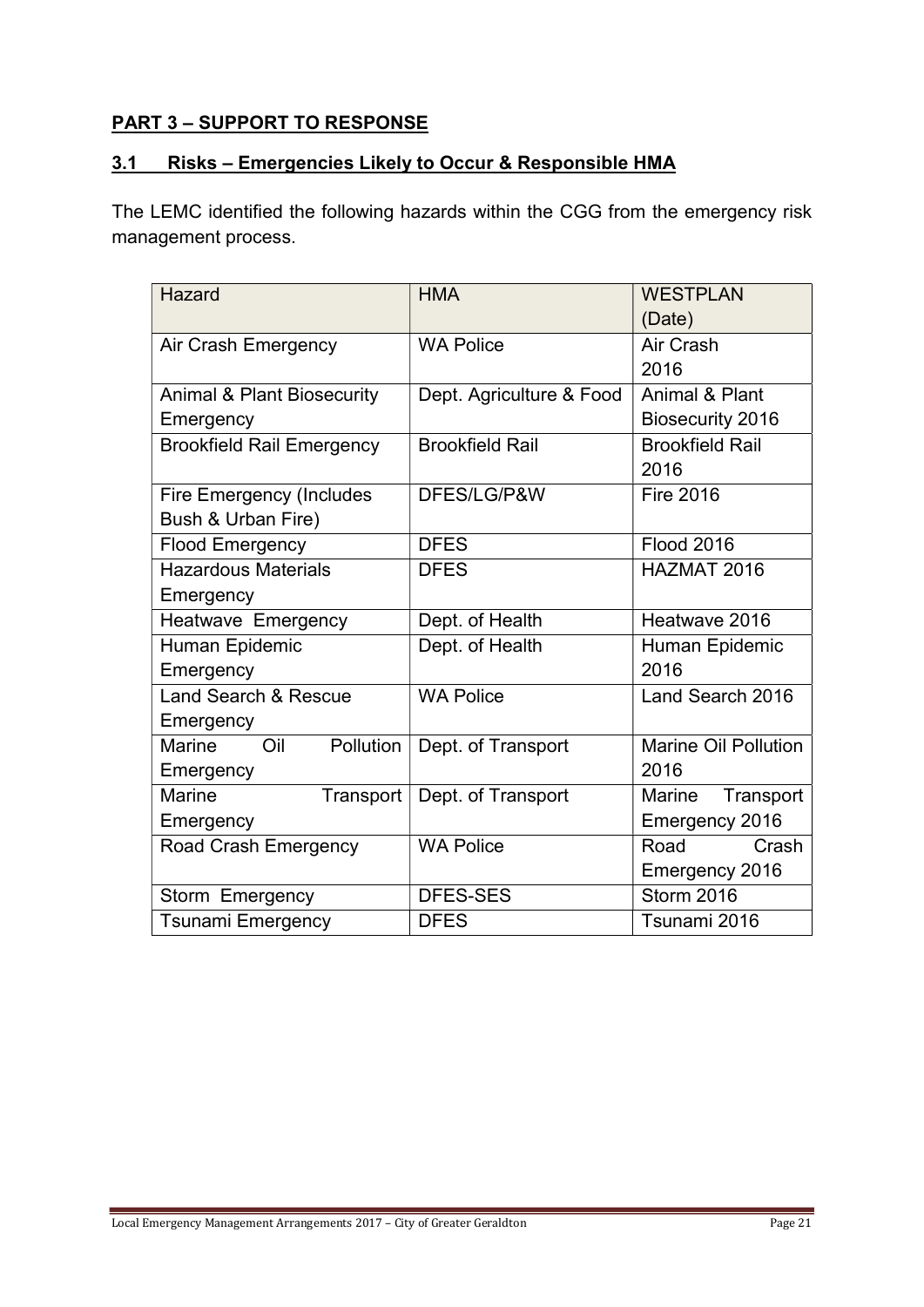These arrangements are based upon the premise that the Hazard Management Agency will be responsible for the above risks and will develop, test and review appropriate emergency management plans for their hazard.

It is recognised that the HMA's may require the City of Greater Geraldton resources and assistance during an emergency. The City of Greater Geraldton is may provide assistance/support if the required resources are available, through the ISG when formed.

## 3.2 Incident Support Group

The ISG is convened by the HMA or the Local Emergency Coordinator in consultation with the HMA to assist in the overall coordination of services and information during a major incident. Coordination is achieved through clear identification of priorities by agencies sharing information and resources.

#### 3.2.1 Role

The role of the ISG is to provide support to the incident management team. The ISG is a group of people represented by the different agencies who may have involvement in the incident.

#### 3.2.2 Triggers for an ISG

The triggers for an incident support group are outlined under the State Emergency Plan 5 – Response. Broadly the requirement is identified when there is a need to coordinate multiple agencies. Specifically, these can be if one of the following triggers are met;

- requires multi agency response;
- has a protracted duration;
- requires coordination of multi-agency resources;
- requires resources from outside the local area;
- some impact on critical infrastructure;
- has a medium level of complexity:
- has a medium impact on the routine functioning of the community;
- has potential to be declared an 'Emergency Situation'; and/or
- consists of multiple hazards.

State EM Plan S5 – 'Response' should be consulted for further detail.

#### 3.2.3 Frequency of Meetings

Frequency of meetings will be determined by the Incident Controller and will generally depend on the nature and complexity of the incident. As a minimum, there should be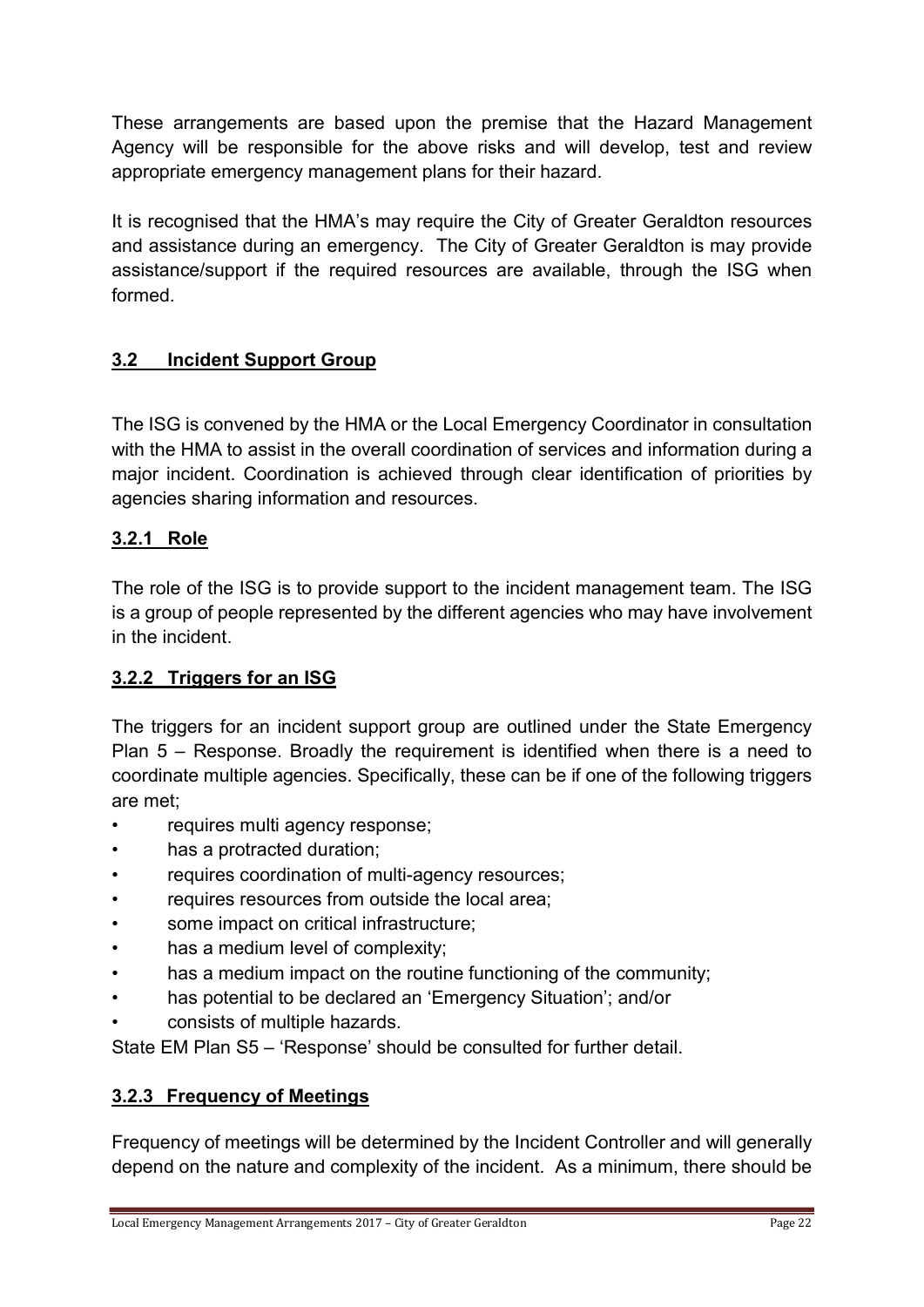at least one meeting per incident. Coordination is achieved through clear identification of priorities and goals by agencies sharing information and resources.

## 3.2.4 Location of ISG Meetings

Proposed locations for ISG meetings are detailed at appendix 6.8

## 3.3 Media Management and Public Information

Communities threatened or impacted by emergencies have an urgent and vital need for information and direction. Such communities require adequate, timely information and instructions in order to be aware of the emergency and to take appropriate actions to safeguard life and property. The provision of this information is the responsibility of the Controlling Agency. This is achieved through the Incident Management Team position of 'Public Information Officer' as per the AIIMS Structure.

#### 3.4 Critical Infrastructure

The City of Greater Geraldton has identified critical infrastructure within its district. Due to the sensitive nature of this information the details of Critical infrastructure is included in appendix 6.3 and not for public distribution.

#### 3.5 Financial Arrangements

State EM Policy Section 5.12, State EM Plan Section 5.4 and 6.10 and State EM Recovery Procedures 1-2) outlines the responsibilities for funding during multi-agency emergencies. While recognising the above, the City of Greater Geraldton is committed to expending such necessary funds within its current budgetary constraints as required to ensure the safety of its residents and visitors. The Chief Executive Officer should be approached immediately an emergency event requiring resourcing by the City of Greater Geraldton occurs to ensure the desired level of support is achieved.

## The City of Greater Geraldton has considered the impact of an event on the Shire and internal financial processes have been put in place.

#### 3.6 Evacuation

A range of hazards regularly pose a risk to communities throughout Western Australia. Evacuation of people from an area affected by a hazard is one of the strategies that may be employed by emergency managers to mitigate the potential loss of, or harm to, life. Experience has also shown that the evacuation of residents is not always the optimum solution to managing the risk. Alternatives to evacuation such as to stay and protect and control, or restrict movement should also be considered where appropriate.'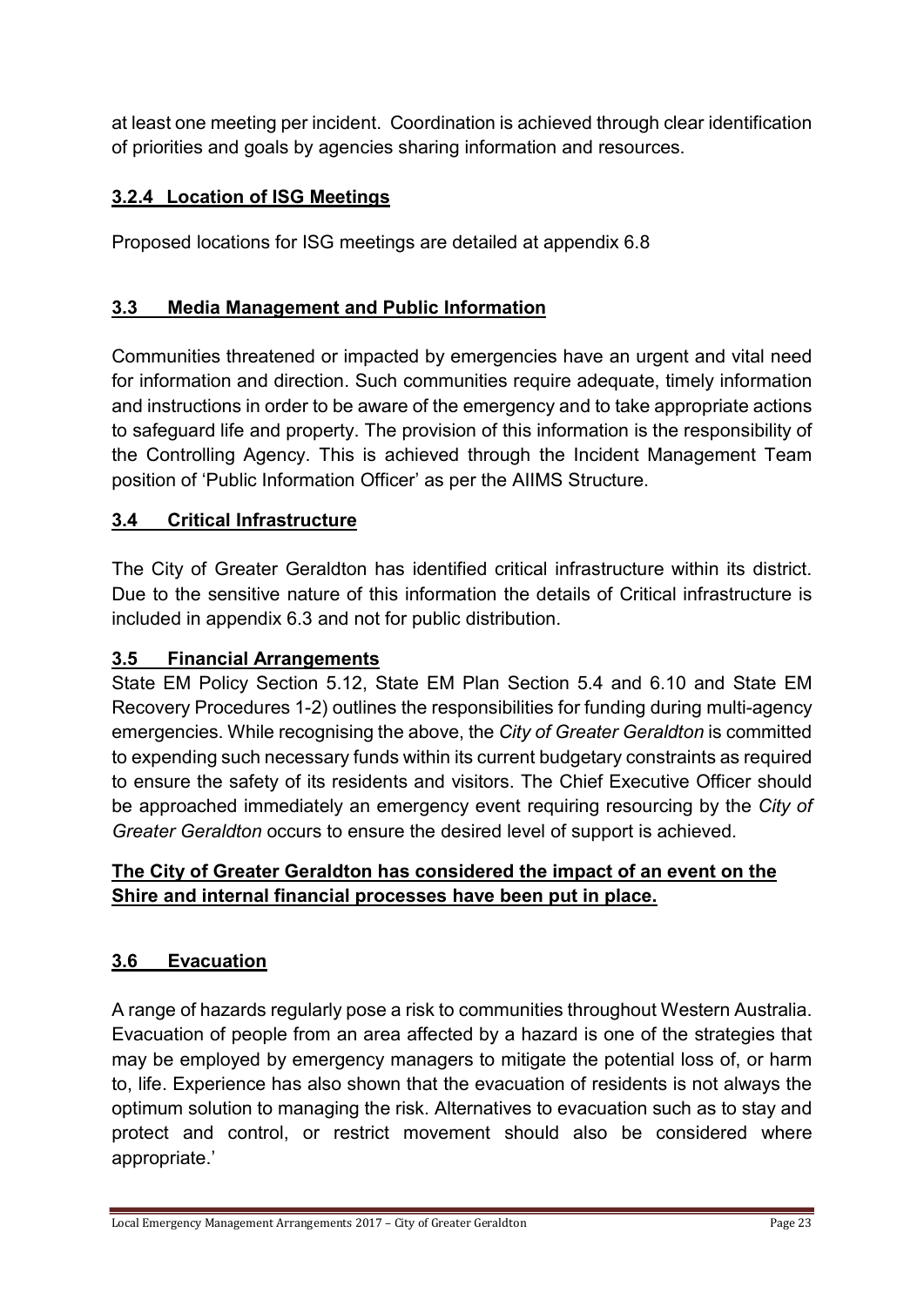Evacuation is a risk management strategy which may need to be implemented, particularly in regards to cyclones, flooding and bush fires. The decision to evacuate will be based on an assessment of the nature and extent of the hazard, the anticipated speed of onset, the number and category of people to be evacuated, evacuation priorities and the availability of resources. These considerations should focus on providing all the needs of those being evacuated to ensure their safety and on-going welfare.

The Controlling Agency will make decisions on evacuation and ensure that community members have appropriate information to make an informed decision as to whether to stay or go during an emergency.

## 3.6.1 Evacuation Planning Principles

The decision to evacuate will only be made by a Controlling Agency or an authorised officer when the members of the community at risk do not have the capability to make an informed decision or when it is evident that loss of life or injury is imminent.

The WA Police Community Evacuation Plan for the City of Greater Geraldton will be provided as an Annex to these arrangements, when available.

## 3.6.2 Evacuation Management

The responsibility for managing evacuation rests with the Controlling Agency. The Controlling Agency is responsible for planning, communicating and effecting the evacuation and ensuring the welfare of the evacuees is maintained. The Controlling Agency is also responsible for ensuring the safe return of evacuees. These aspects also incorporate the financial costs associated with the evacuation unless prior arrangements have been made. In most cases the WA Police may be the 'combat agency' for carrying out the evacuation.

Whenever evacuation is being considered the Department for Child Protection must be consulted during the planning stages. This is because DCP have responsibility under State Arrangements to maintain the welfare of evacuees under State Emergency Welfare Plan.

#### 3.7 Vulnerable Groups

For information on welfare arrangements for vulnerable groups please refer to the Department for Child Protection and Family Support's Emergency Welfare Plan.

#### 3.8 Refuge Sites

Refer to appendix 6.5 Welfare Centres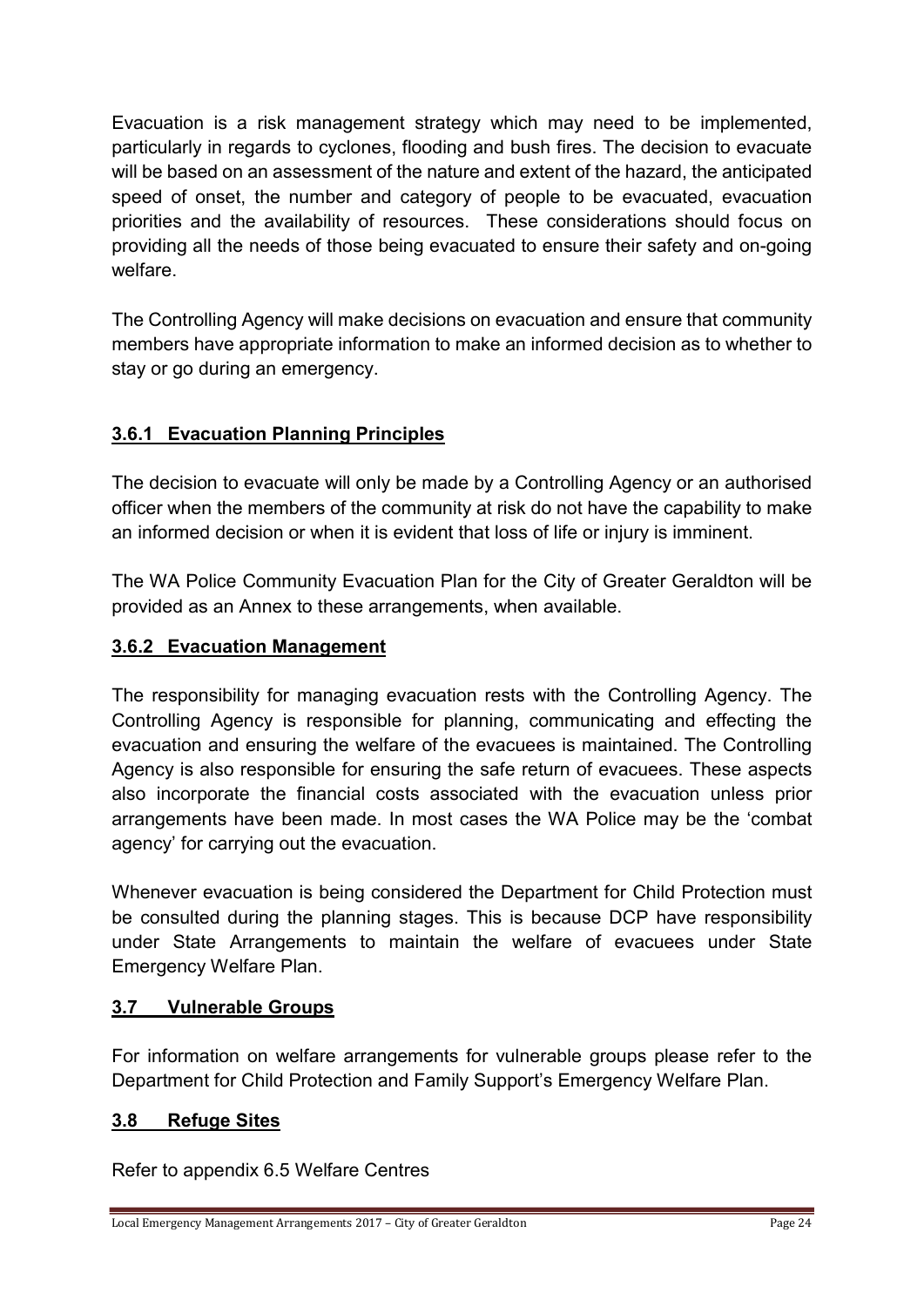#### 3.9 Routes and Maps

Refer to Emergency Management Office file for print outs and electronic versions in O:\Public files\LEMC\Mapping of a series of maps with detailed information regarding CGG localities such as schools, hospitals and emergency welfare centres and aged care facilities.

In addition, the following maps contained in the Mid-West Gascoyne Emergency Services Directory may be used as reference across emergency services agencies:

| ESD Ref.           | Localities                                                       |  |  |  |
|--------------------|------------------------------------------------------------------|--|--|--|
| GLDTN1             | West End                                                         |  |  |  |
| GLDTN2             | Drummond Cove, Glenfield, Waggrakine, Sunset Beach               |  |  |  |
| GLDTN3             | Waggrakine, Moresby, Narratarra                                  |  |  |  |
| GLDTN4             | Spalding, Moresby, Webberton, Strathalbyn, Wonthella, Woorree,   |  |  |  |
|                    | Geraldton City, Utakarra, Rangeway                               |  |  |  |
| GLDTN <sub>5</sub> | Moresby, Moonyoonooka, Woorree, Deepdale, Utakarra               |  |  |  |
| GLDTN6             | Mount Tarcoola, Karloo, Tarcoola Beach, Narngulu, Wandina, Rudds |  |  |  |
|                    | Gully, Cape Burney                                               |  |  |  |
| GLDTN7             | Deepdale, Meru, Moonyoonooka, Narngulu, Rudds Gully              |  |  |  |
| MLWA1              | Mullewa                                                          |  |  |  |
| 7730               | Kojarena, Bringo, East Chapman & Chapman River                   |  |  |  |
| 7731               | Northern Gully, Eradu, Ambania, Wicherina, Greenough River       |  |  |  |
| 7732               | The Fourty Four Mile Nature Reserve, Indarra Springs Nature      |  |  |  |
|                    | Reserve, Bindoo Hill Nature Reserve                              |  |  |  |
| 7733               | Mullewa, Urawa Nature Reserve, Devils Creek, Wilroy Nature       |  |  |  |
|                    | Reserve                                                          |  |  |  |
| 7734/              | Pindar, Tardun                                                   |  |  |  |
| 7835               |                                                                  |  |  |  |
| 7735               | Barra Barra Nature Reserve                                       |  |  |  |
| 7831               | Beetalyinna Nature Reserve, Sandsprings, Ellendale, Burma Rd,    |  |  |  |
|                    | <b>Burma Road Nature Reserve</b>                                 |  |  |  |
| 29259              | Narngulu, Bootenal, Greenough; Rudds Gully                       |  |  |  |
| 29260              | Walkaway, Greenough River                                        |  |  |  |
| 29459/             | South Greenough                                                  |  |  |  |
| 29460              |                                                                  |  |  |  |

#### 3.10 Welfare

The Department of Communities has the role of managing welfare.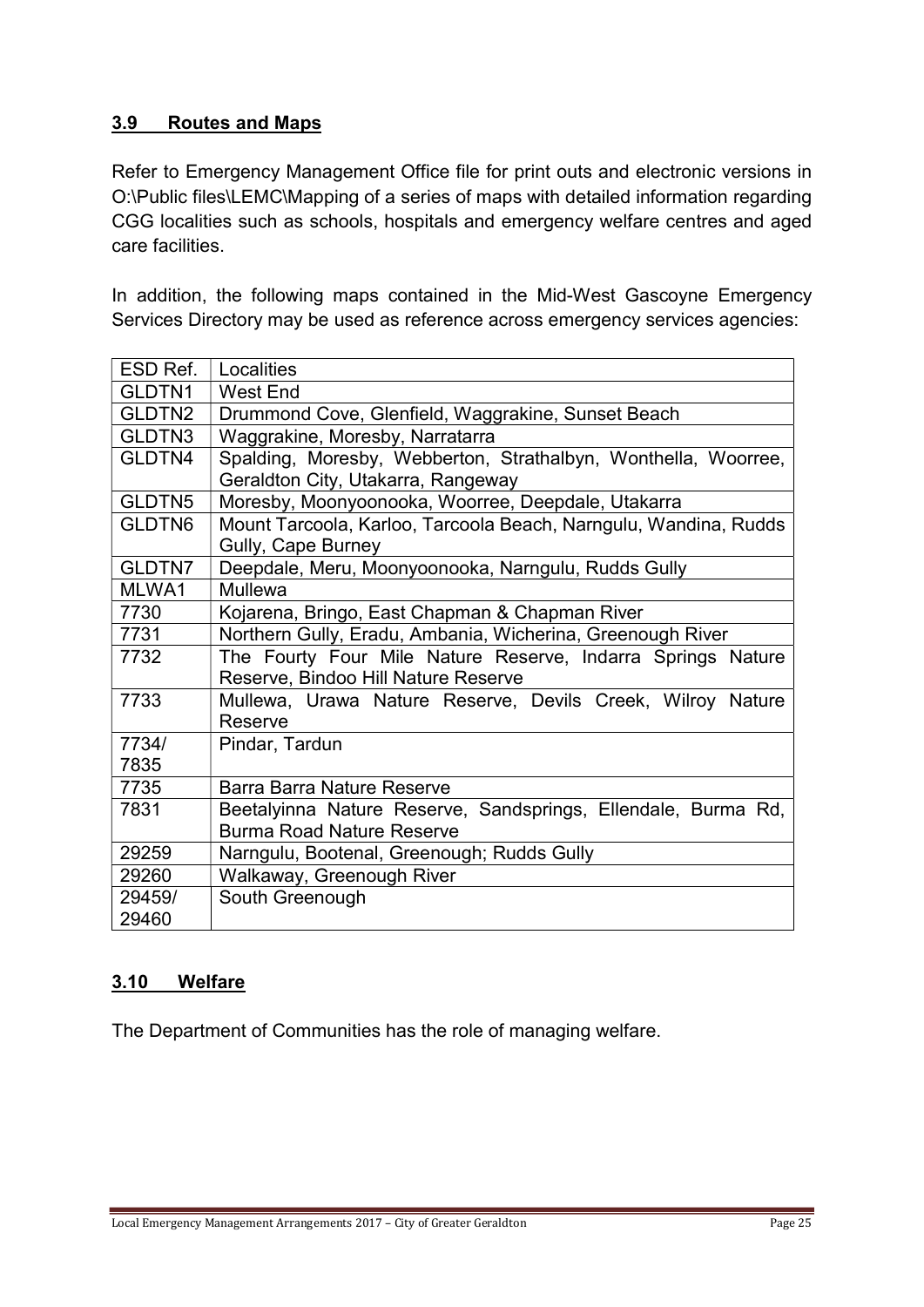### 3.11 State and National Registration and Inquiry

When a large scale emergency occurs and people are evacuated or become displaced, one of the areas the DCPFS has responsibility for is recording who has been displaced and placing the information onto a State or National Register.

This primarily allows friends or relatives to locate each other but also has many further applications. Because of the nature of the work involved DCPFS have reciprocal arrangements with the Red Cross to assist with the registration process.

## 3.12 Animals

The City of Greater Geraldton maintains Local Animal Emergency Welfare Guidelines which provide information for the coordination of animal welfare during an emergency in the City of Greater Geraldton and surrounding Shires. The guidelines cover domestic animals and the care of animals at evacuation centres, temporary animal shelters and longer term animal care arrangements which include stockyards, farms or any other facility deemed by Council as a suitable facility.

#### 3.13 Welfare Centres

The City of Greater Geraldton holds an Emergency Welfare Centre Register which allows for DCPFS to utilise the buildings contained within the document for Welfare purposes. Please refer to CGG Emergency Welfare Centre Register.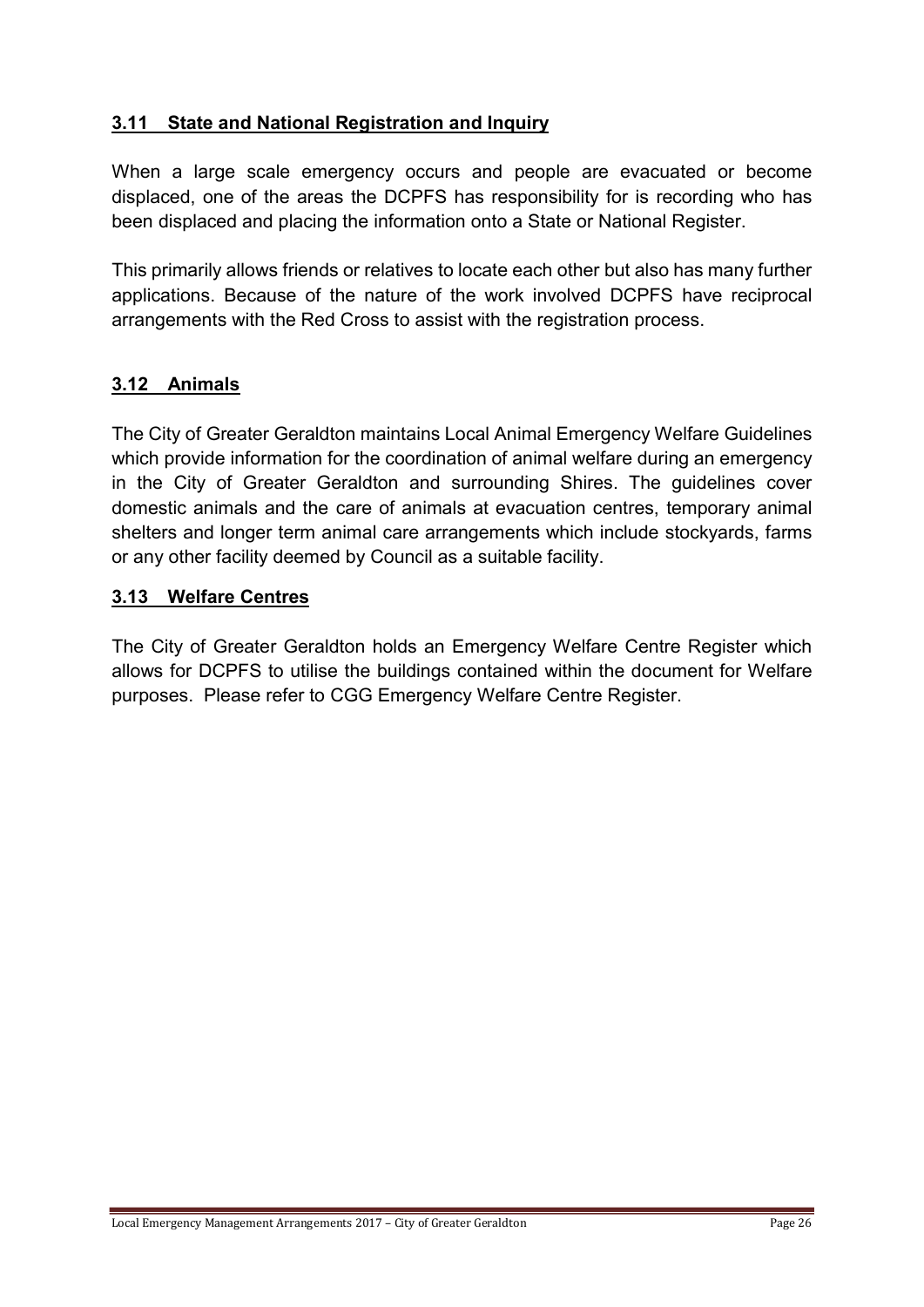## PART 4 – RECOVERY

Refer to the City of Greater Geraldton Local Recovery Plan 2016.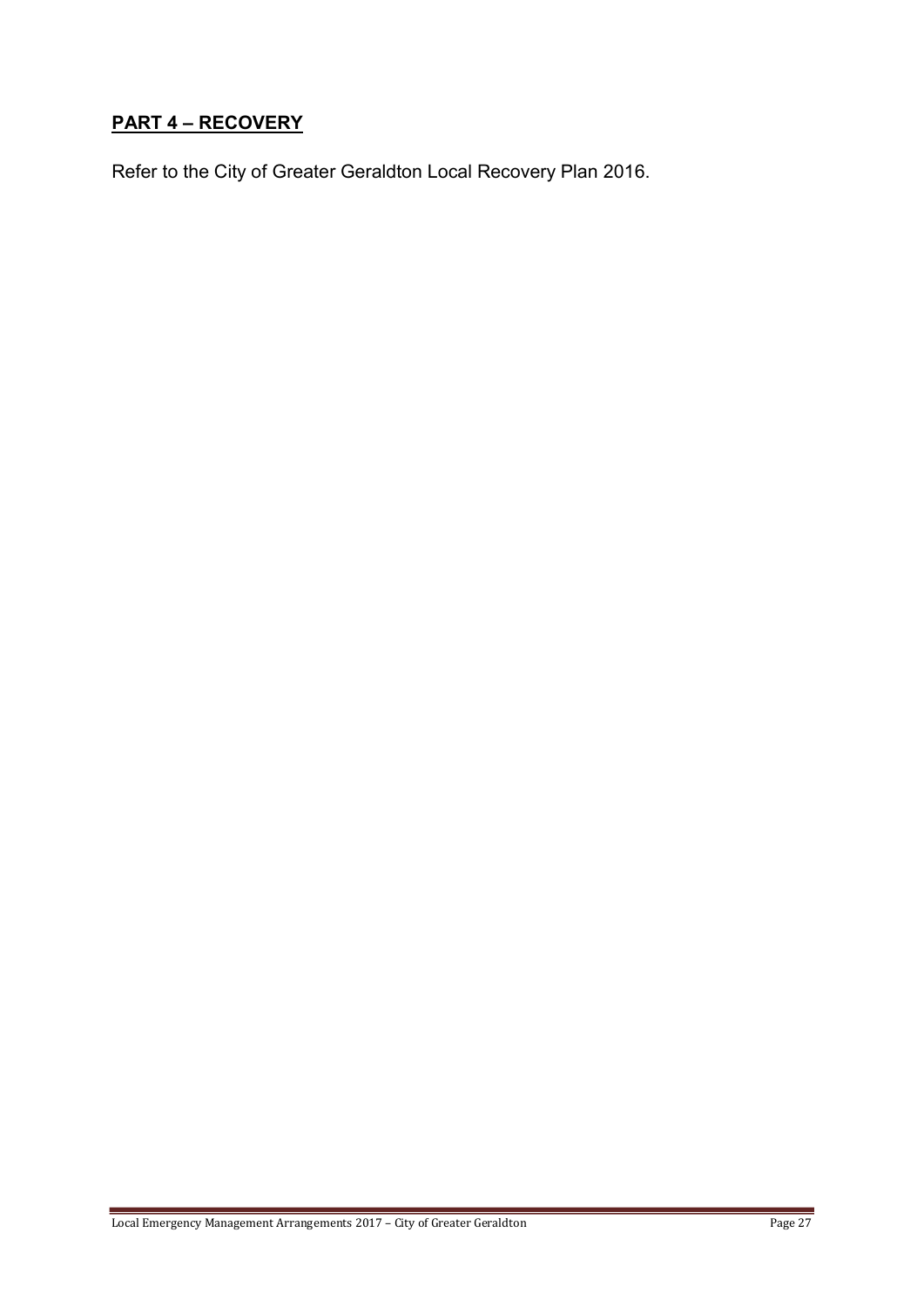## PART 5 –EXERCISING, REVIEWING AND REPORTING

#### 5.1 The Aim of Exercising

Testing and exercising are essential to ensure that the emergency management arrangements are workable and effective for the LEMC. The testing and exercising is also important to ensure that individuals and organisations remain appropriately aware of what is required of them during an emergency response situation.

The exercising of a HMA's response to an incident is a HMA responsibility however it could be incorporated into the LEMC exercise.

Exercising the emergency management arrangements will allow the LEMC to:

- Test the effectiveness of the local arrangements:
- Bring together members of emergency management agencies and give them knowledge of, and confidence in, their roles and responsibilities;
- Help educate the community about local arrangements and programs;
- Allow participating agencies an opportunity to test their operational procedures and skills in simulated emergency conditions;
- Test the ability of separate agencies to work together on common tasks, and to assess effectiveness of co-ordination between them.

### 5.2 Frequency of Exercises

Preparedness Procedure 19 – Exercise Management, requires the LEMC to exercise their arrangements on an annual basis.

#### 5.3 Types of Exercises

Some examples of exercises types include:

- Desktop/Discussion
- A phone tree recall exercise
- Opening and closing procedures for evacuation centres or any facilities that might be operating in an emergency
- Operating procedures of an Emergency Coordination Centre
- Locating and activating resources on the Emergency Resources **Register**
- Complex

Where possible the community should be encouraged to participate in or observe the exercise.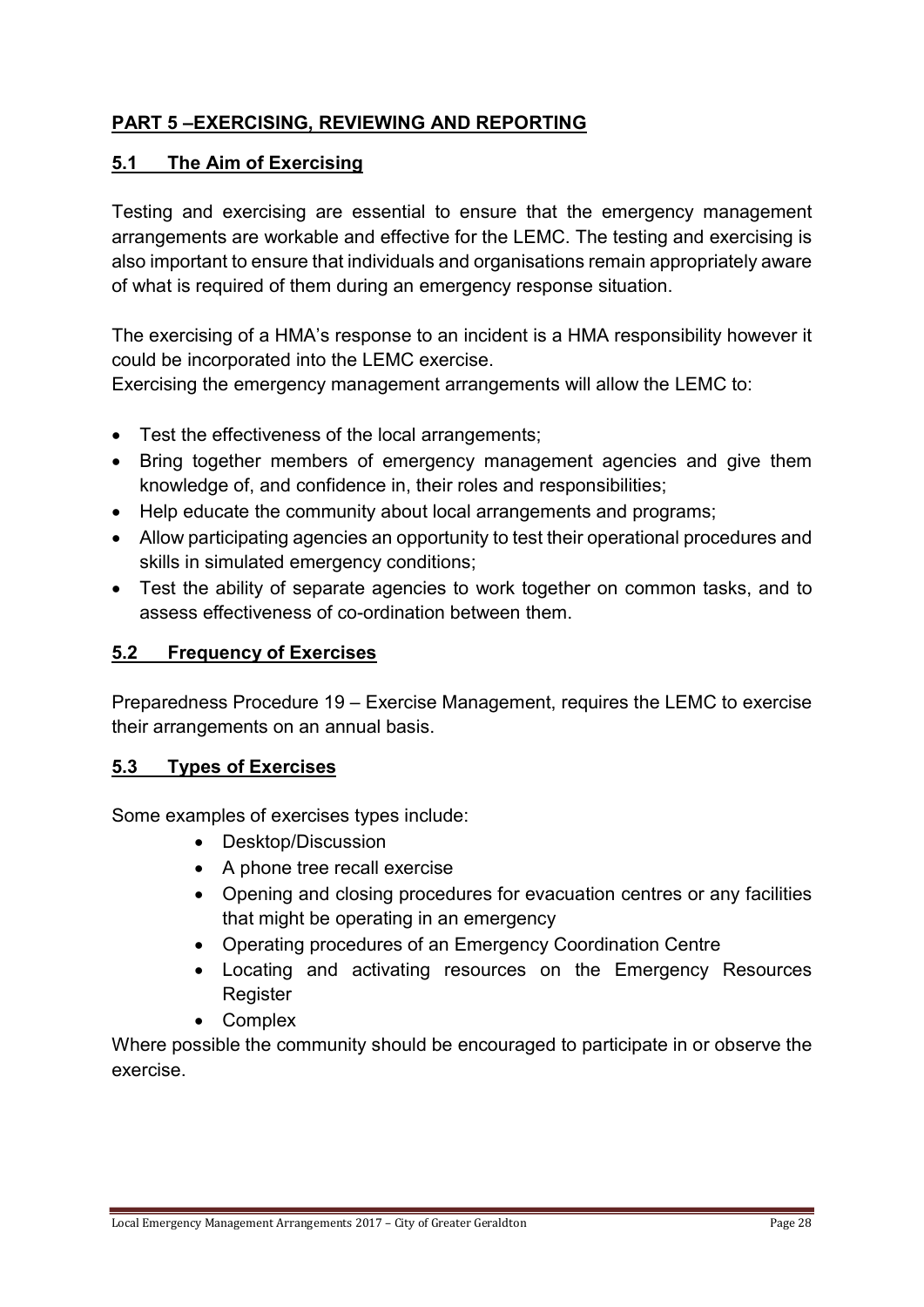## 5.4 Reporting of Exercises

The LEMC reports exercises scheduled to the relevant DEMC by the 1<sup>st</sup> May each year. The DEMC compiles the reports and send the dates to the Emergency Services Sub-committee to be included in the SEMC Annual Report (ref Preparedness Procedure 19).

Once the exercises have been completed they should be reported to the DEMC via the template found at 'appendix C' of State EM Preparedness Procedure 19 - 'Exercise Management'.

#### 5.5 Review of Local Emergency Management Arrangements

These Local Emergency Management Arrangements shall be reviewed and amended in accordance with SEMC Preparedness Procedure  $7$  – Emergency Management in Local Government Districts and replaced whenever the local government considers it appropriate (S42 of the EM Act).

According to the State Emergency Management Plan, the LEMA (including recovery plans) are to be reviewed and amended as follows:

- contact lists are reviewed and updated quarterly;
- a review is conducted after training that exercises the arrangements;
- an entire review is undertaken every five (5) years, as risks might vary due to climate, environment and population changes; and
- circumstances may require more frequent reviews.

#### 5.6 Review of Local Emergency Management Committee Positions

The City of Greater Geraldton shall determine the term and composition of LEMC positions. (Preparedness Procedure 7). When determining the composition of the LEMC the City of Greater Geraldton will take into consideration Preparedness Procedure 7, s15-18 that provides a list of recommended members. Additional members may be invited where their membership will benefit the function of emergency management for the City.

The City of Greater Geraldton will conduct a formal review of the LEMC membership in conjunction with each review of the Local Emergency Management Arrangements.

#### 5.7 Review of the Resources Register

The Executive Officer shall have the resources register checked and updated on an annual basis, but ongoing amendments may occur at any LEMC meeting. Generally, this will occur at the beginning of October each year.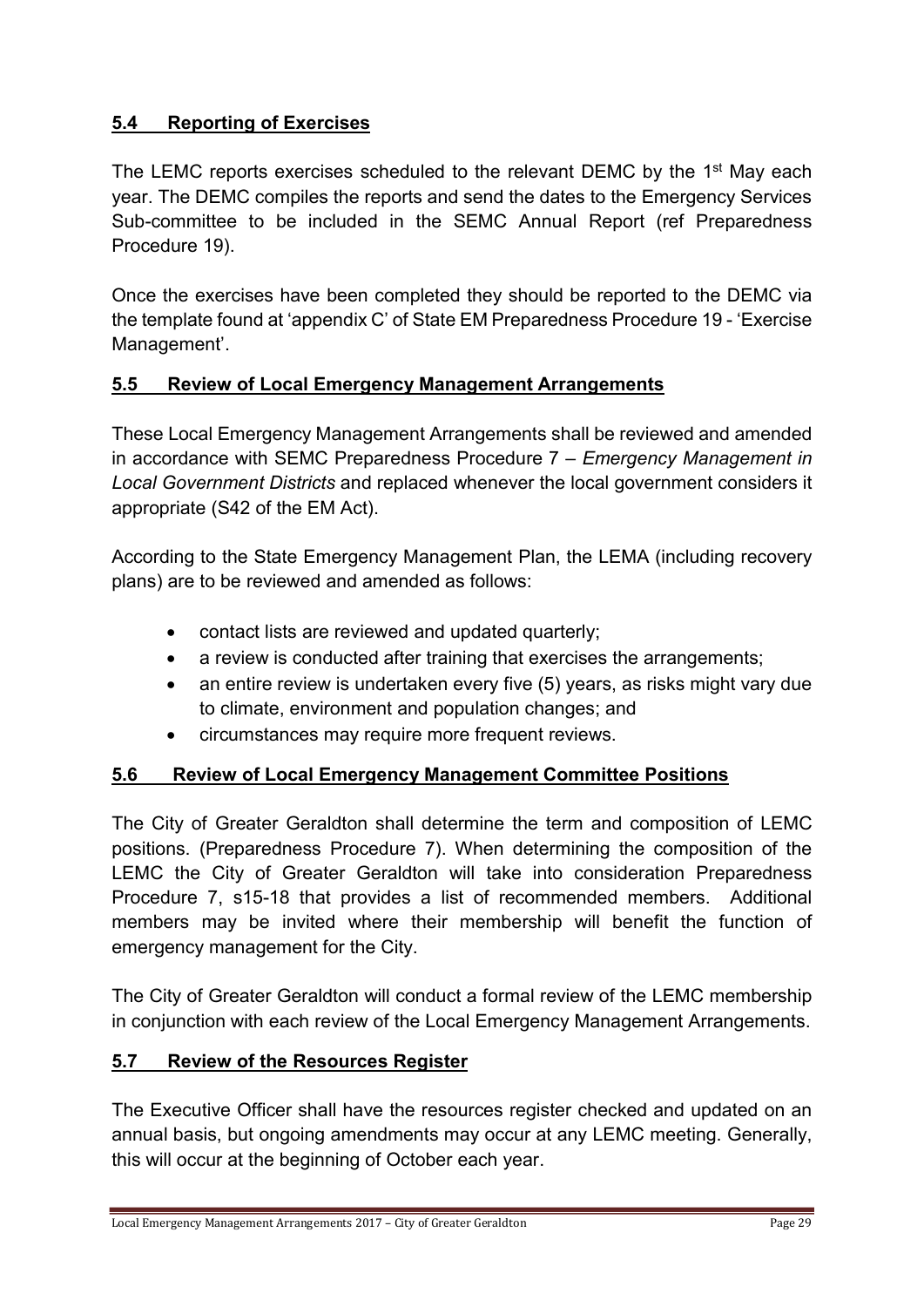## PART 6 –APPENDIXES

## Appendix 6.1 Resource Register

This annex is not provided in the public copy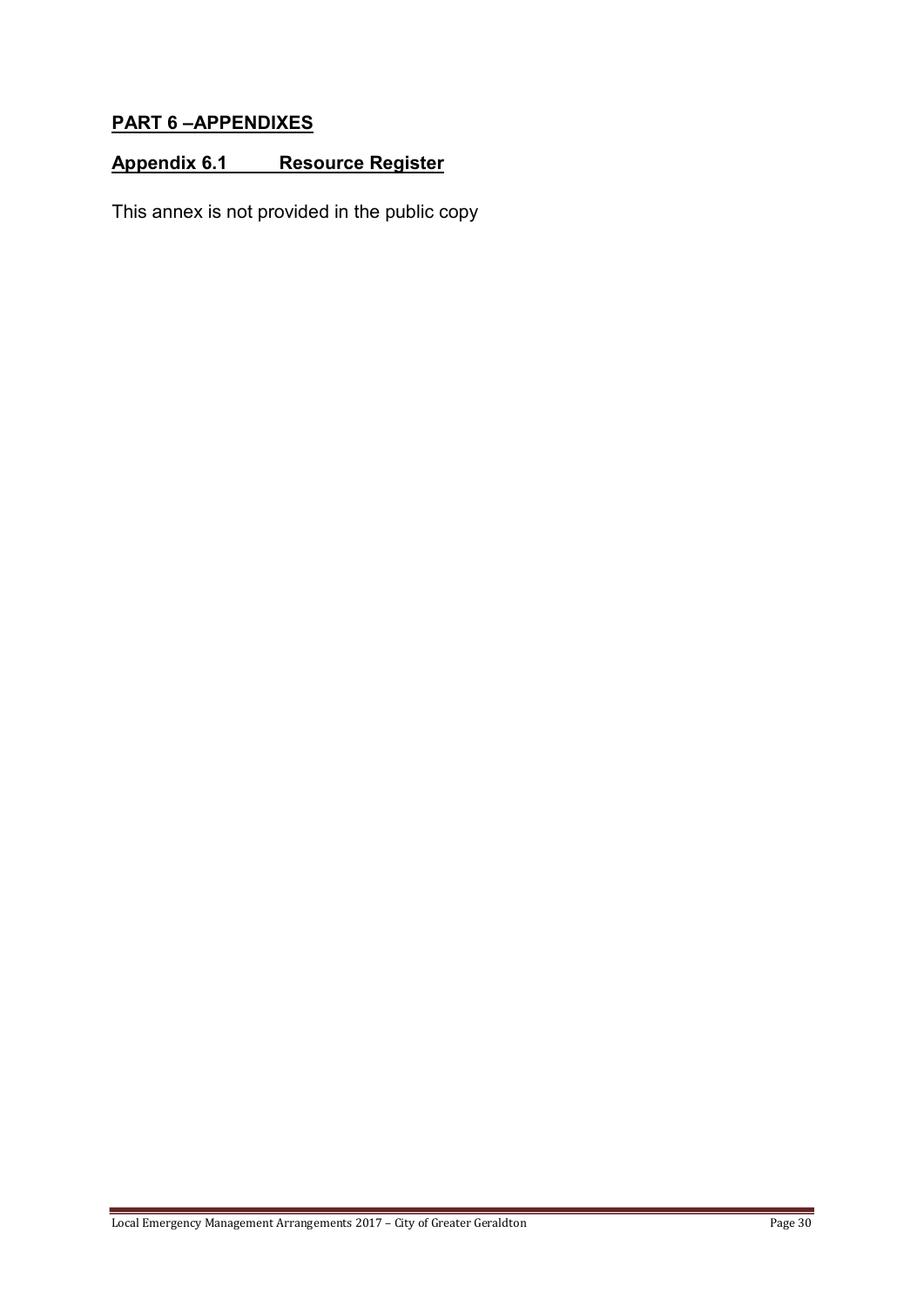## Appendix 6.2 Risk Register

#### CITY OF GREATER GERALDTON RISK REGISTER

| <b>RISK</b> | <b>RISK STATEMENT</b>                                                                                                  | <b>LIKELIHOOD</b>               | <b>CONSEQUEN</b> | <b>LEVEL</b><br>OF | <b>ELEMENT AT RISK</b> | <b>PRIORITY</b> | <b>TREATMENT</b> |
|-------------|------------------------------------------------------------------------------------------------------------------------|---------------------------------|------------------|--------------------|------------------------|-----------------|------------------|
| No.         | There is a risk that a marine oil spill will cause damage                                                              | <b>RATING</b>                   | <b>CE RATING</b> | <b>RISK</b>        | <b>ENVIRONMENT</b>     |                 |                  |
| 01/16       | to or destroy the marine environment. Oil spills could be<br>caused by leakage from ships, from off shore oil rigs, or | <b>ALMOST</b><br><b>CERTAIN</b> | <b>MAJOR</b>     | <b>EXTREME</b>     |                        |                 |                  |
|             | from within the harbour during bunkering or offloading                                                                 |                                 |                  |                    |                        |                 |                  |
|             | operations which may cause severe damage to the                                                                        |                                 |                  |                    |                        |                 |                  |
|             | marine environment including fish stocks and wildlife                                                                  |                                 |                  |                    |                        |                 |                  |
|             | There is a risk that a road transport emergency will                                                                   |                                 |                  |                    |                        |                 |                  |
| 02/16       | cause serious injury or death to people. Road transport                                                                | <b>ALMOST</b><br><b>CERTAIN</b> | <b>MAJOR</b>     | <b>EXTREME</b>     | <b>PEOPLE</b>          |                 |                  |
|             | emergencies involving interaction between heavy<br>vehicles and other traffic such as tourist coaches and              |                                 |                  |                    |                        |                 |                  |
|             | trains may occur. Heavy vehicles are prevalent on                                                                      |                                 |                  |                    |                        |                 |                  |
|             | highways within the City of Greater Geraldton Local                                                                    |                                 |                  |                    |                        |                 |                  |
|             | Government Area. The City of Greater Geraldton has                                                                     |                                 |                  |                    |                        |                 |                  |
|             | a number of major heavy vehicle routes within its                                                                      |                                 |                  |                    |                        |                 |                  |
|             | boundaries.                                                                                                            |                                 |                  |                    |                        |                 |                  |
| 03/16       | There is a risk that a severe storm will cause damage to                                                               | <b>LIKELY</b>                   | <b>MODERATE</b>  | <b>HIGH</b>        | <b>INFRASTRUCTURE</b>  |                 |                  |
|             | or destroy infrastructure. Severe storm events affect the<br>Midwest-Gascoyne area including the City of Greater       |                                 |                  |                    |                        |                 |                  |
|             | Geraldton on an annual basis. There may also be                                                                        |                                 |                  |                    |                        |                 |                  |
|             | significant damage caused to lifelines such as power                                                                   |                                 |                  |                    |                        |                 |                  |
|             | lines. Damage to roads from flash flooding is also likely                                                              |                                 |                  |                    |                        |                 |                  |
|             | in low lying areas close to the ocean particularly the                                                                 |                                 |                  |                    |                        |                 |                  |
|             | main City foreshore business area, Point Moore,                                                                        |                                 |                  |                    |                        |                 |                  |
|             | Drummond Cove and Chapman Road.<br>There is a risk that bush fires will cause death or serious                         |                                 |                  |                    |                        |                 |                  |
| 04/16       | injury to people. Many outer urban areas of the City                                                                   | <b>LIKELY</b>                   | <b>MODERATE</b>  | <b>HIGH</b>        | <b>PEOPLE</b>          |                 |                  |
|             | contain areas of bushland reserve consisting                                                                           |                                 |                  |                    |                        |                 |                  |
|             | predominately of coastal heath scrub, grassland and                                                                    |                                 |                  |                    |                        |                 |                  |
|             | native wattle in close proximity to the urban fringe.                                                                  |                                 |                  |                    |                        |                 |                  |
|             | Farming areas adjacent to natural heath scrub are                                                                      |                                 |                  |                    |                        |                 |                  |
|             | particularly at risk from bush fires.                                                                                  |                                 |                  |                    |                        |                 |                  |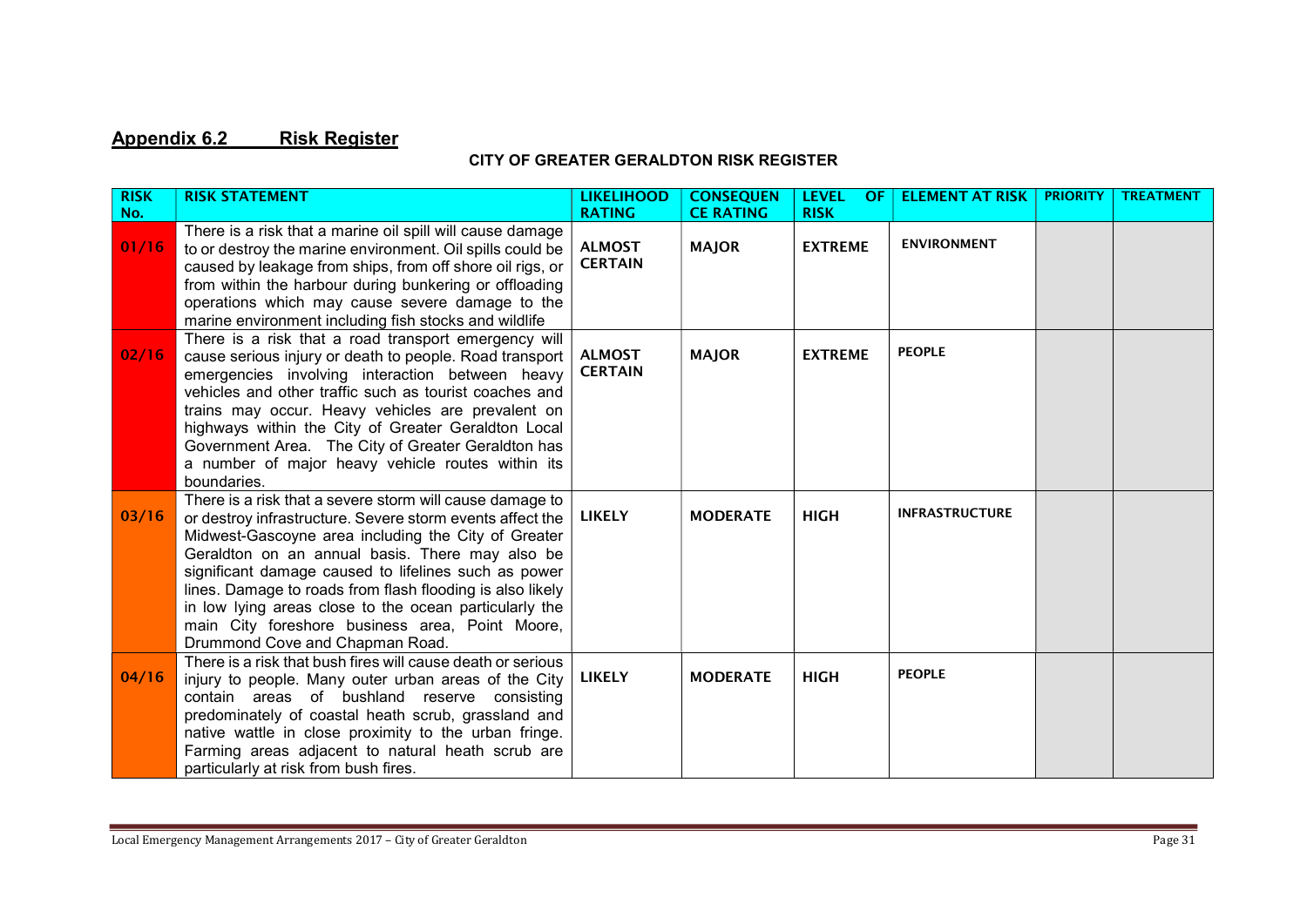| 05/16 | There is a risk that bush fires will cause damage to or<br>destroy the environment. Bush fires in the coastal heath<br>and pasture lands can remove vegetation exposing the<br>top soil subject to erosion from wind or rain.                                                    | <b>LIKELY</b>                   | <b>MODERATE</b> | <b>HIGH</b>   | <b>ENVIRONMENT</b>    |  |
|-------|----------------------------------------------------------------------------------------------------------------------------------------------------------------------------------------------------------------------------------------------------------------------------------|---------------------------------|-----------------|---------------|-----------------------|--|
| 06/16 | There is a risk that bush fires will affect the economy of<br>the community. The farming community around Greater<br>Geraldton may be exposed to financial losses from crop<br>damage during harvest.                                                                            | <b>POSSIBLE</b>                 | <b>MODERATE</b> | <b>HIGH</b>   | <b>ECONOMY</b>        |  |
| 07/16 | There is a risk that bush fires will cause damage to or<br>destroy infrastructure. Bush fires can cause damage to<br>infrastructure such as bridges, fencing, and power lines.                                                                                                   | <b>ALMOST</b><br><b>CERTAIN</b> | <b>MODERATE</b> | <b>HIGH</b>   | <b>INFRASTRUCTURE</b> |  |
| 08/16 | There is a risk that a hazardous materials spill will cause<br>serious injury to people. Hazardous materials may<br>release toxic fumes which could cause injuries<br>especially in the more densely populated urban areas.                                                      | <b>LIKELY</b>                   | <b>MODERATE</b> | <b>HIGH</b>   | <b>PEOPLE</b>         |  |
| 09/16 | There is a risk that a hazardous materials spill will cause<br>harm to human health. Hazardous materials may<br>release toxic fumes which could cause injuries<br>especially in densely populated areas.                                                                         | <b>LIKELY</b>                   | <b>MODERATE</b> | <b>HIGH</b>   | <b>PEOPLE</b>         |  |
| 10/16 | There is a risk that a marine oil spill will cause damage<br>to or loss of the foreshore environment. The<br>environment especially the beaches are at risk from<br>pollutants such as oil.                                                                                      | <b>LIKELY</b>                   | <b>MAJOR</b>    | <b>HIGH</b>   | <b>ENVIRONMENT</b>    |  |
| 11/16 | There is a risk that a tsunami will cause damage to or<br>destroy infrastructure. There is a possibility that low<br>lying areas such as Point Moore (West End),<br>Drummond Cove, the City foreshore area and Chapman<br>Road would be greatly affected.                        | <b>POSSIBLE</b>                 | <b>MAJOR</b>    | <b>HIGH</b>   | <b>INFRASTRUCTURE</b> |  |
| 12/16 | There is a risk that a riverine flood will cause damage to<br>or destroy infrastructure. The Greenough River has a<br>history of flooding and should a flooding event occur it<br>is likely that infrastructure such as buildings, roads,<br>fencing and bridges may be damaged. | <b>LIKELY</b>                   | <b>MODERATE</b> | <b>HIGH</b>   | <b>INFRASTRUCTURE</b> |  |
| 13/16 | There is a risk that a severe storm will cause loss or<br>damage to the environment. There is a possibility that<br>heavy rainfall may cause serious erosion damage in<br>sensitive environmental areas such as rivers and<br>creeks.                                            | <b>POSSIBLE</b>                 | <b>MODERATE</b> | <b>MEDIUM</b> | <b>ENVIRONMENT</b>    |  |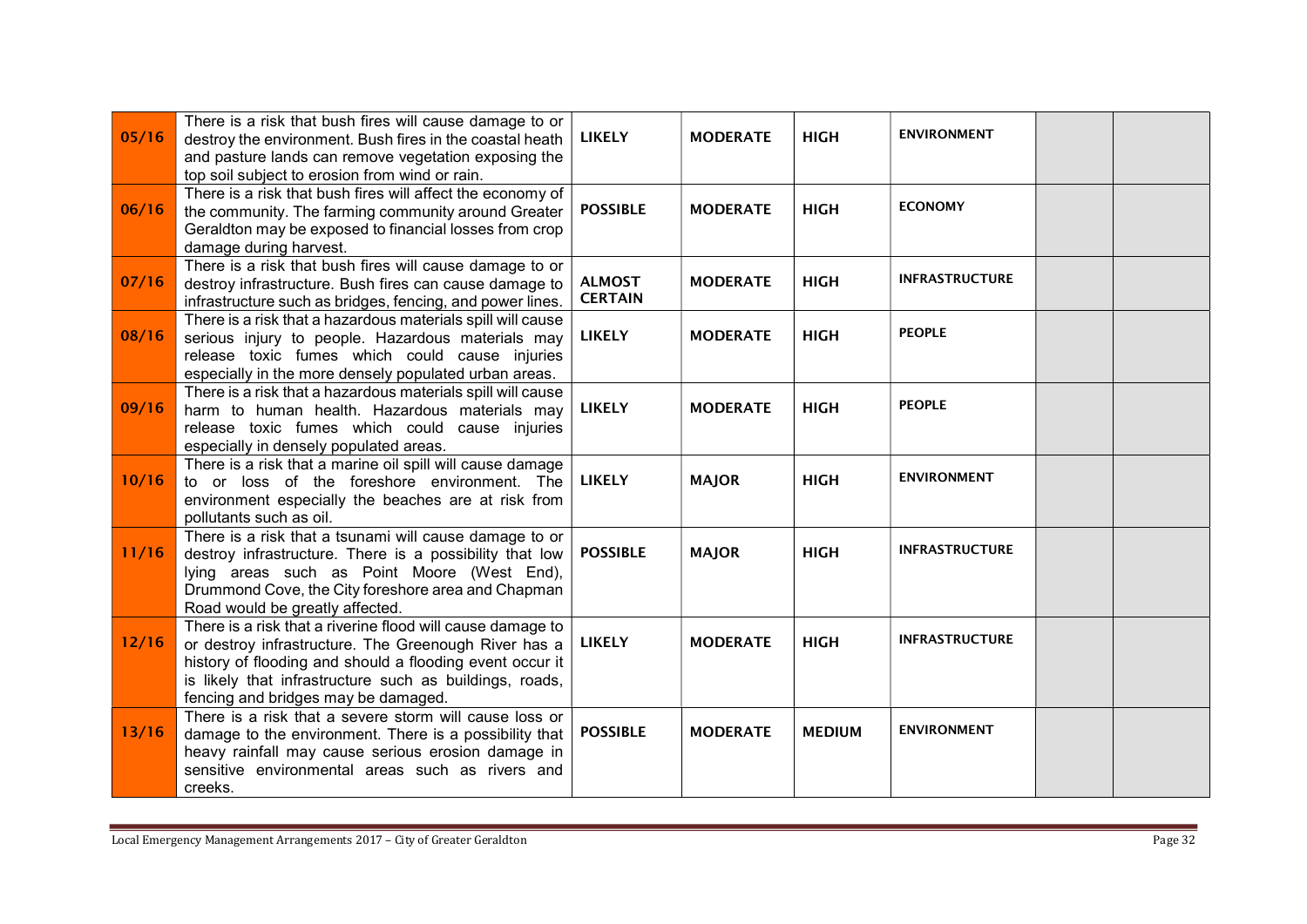|       | There is a risk that a severe storm will affect the                      |                 |                 |               |                    |  |
|-------|--------------------------------------------------------------------------|-----------------|-----------------|---------------|--------------------|--|
| 14/16 | economy of the community.                                                | <b>POSSIBLE</b> | <b>MODERATE</b> | <b>MEDIUM</b> | <b>ECONOMY</b>     |  |
|       | There is a risk that a road transport emergency will                     |                 |                 |               |                    |  |
| 15/16 | cause damage to or destroy the environment.                              | <b>POSSIBLE</b> | <b>MODERATE</b> | <b>MEDIUM</b> | <b>ENVIRONMENT</b> |  |
|       | There is a risk that a hazardous materials spill will cause              |                 |                 |               |                    |  |
| 16/16 | death. Hazardous materials emit toxic fumes and may                      | <b>UNLIKELY</b> | <b>MAJOR</b>    | <b>MEDIUM</b> | <b>PEOPLE</b>      |  |
|       | cause death through inhalation.                                          |                 |                 |               |                    |  |
|       | There is a risk that a hazardous materials spill (including              |                 |                 |               |                    |  |
| 17/16 | marine oil spill) will cause damage to or destroy the                    | <b>POSSIBLE</b> | <b>MODERATE</b> | <b>MEDIUM</b> | <b>ENVIRONMENT</b> |  |
|       | environment. There is a possibility that hazardous                       |                 |                 |               |                    |  |
|       | chemicals may enter the City's drainage systems                          |                 |                 |               |                    |  |
|       | through accidental spillage. Local drains are designed                   |                 |                 |               |                    |  |
|       | to disperse rain water to collection points such as sumps                |                 |                 |               |                    |  |
|       | and may discharge into water ways. Hazardous                             |                 |                 |               |                    |  |
|       | materials may enter these discharge points causing                       |                 |                 |               |                    |  |
|       | serious environmental damage.                                            |                 |                 |               |                    |  |
| 18/16 | There is a risk that a hazardous materials spill (including              | <b>UNLIKELY</b> | <b>MODERATE</b> | <b>MEDIUM</b> | <b>ECONOMY</b>     |  |
|       | marine oil spill) will affect the economy of the                         |                 |                 |               |                    |  |
|       | community.<br>There is a risk that a marine oil spill will impact on the |                 |                 |               |                    |  |
| 19/16 | social setting of the community. A significant oil spill                 | <b>POSSIBLE</b> | <b>MODERATE</b> | <b>MEDIUM</b> | SOCIAL/            |  |
|       | may have a social impact on the community though                         |                 |                 |               | <b>CULTURAL</b>    |  |
|       | damage to local beaches and areas of community                           |                 |                 |               |                    |  |
|       | importance.                                                              |                 |                 |               |                    |  |
|       | There is a risk that a tsunami will cause death or serious               |                 |                 |               |                    |  |
| 20/16 | injury. Should a tsunami impact on Greater Geraldton,                    | <b>UNLIKELY</b> | <b>MAJOR</b>    | <b>MEDIUM</b> | <b>PEOPLE</b>      |  |
|       | there is likelihood that people resident in low lying areas              |                 |                 |               |                    |  |
|       | such as Point Moore, Drummond Cove and Chapman                           |                 |                 |               |                    |  |
|       | Road could be killed or injured.                                         |                 |                 |               |                    |  |
|       | There is a risk that a tsunami will cause damage to or                   |                 |                 |               |                    |  |
| 21/16 | destroy the environment. Should a tsunami impact on                      | <b>UNLIKELY</b> | <b>MODERATE</b> | <b>MEDIUM</b> | <b>ENVIRONMENT</b> |  |
|       | Greater Geraldton, there is likelihood that sensitive                    |                 |                 |               |                    |  |
|       | environmental areas such as beaches and rivers may                       |                 |                 |               |                    |  |
|       | be severely damaged or lost.                                             |                 |                 |               |                    |  |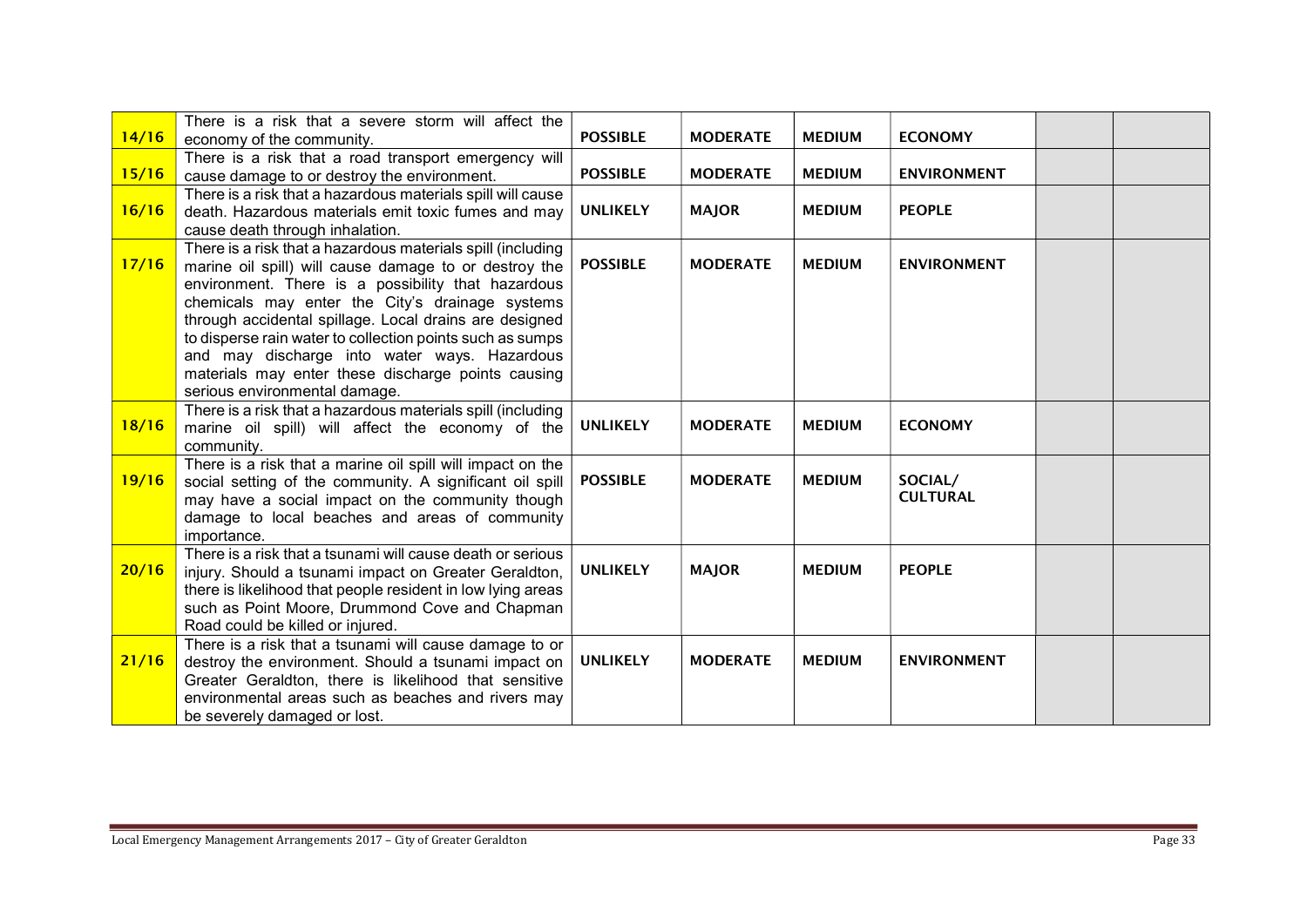## Appendix 6.3 Critical infrastructure

This annex is not publicly available

Appendix 6.4 Special needs groups

This annex is not publicly available

### Appendix 6.5 Emergency Welfare Centres Register

This annex is not publicly available

#### Appendix 6.6 Map

Available on request

## Appendix 6.7 LEMC Contacts

This annex is not publicly available

#### Appendix 6.8 ISG Meeting locations

This annex is not publicly available

## Appendix 6.9 Special Considerations

#### 6.9.1 The Houtman-Abrolhos Islands:

In July 2015 the boundaries between Shire of Northampton and the City of Greater Geraldton were realigned to include the Houtman-Abrolhos Islands within the City of Greater Geraldton.

The Houtman-Abrolhos islands are a chain of 122 islands that are approximately 60 kilometres west of Geraldton. There are in three main groups, Pelsart, commonly known as Southern group, Wallabi and Easter Group. One large island in the north (North Island) is the most distant inhabited island. The islands are a major rock lobster fishery, with pearl and other aquaculture industries plus a developing tourist destination.

#### 6.9.2 Seasonal Risks:

Bush fire season – October to March Cyclone season – April – June School and Public Holidays

#### 6.9.3 Events

A number of major public events are held in the City of Greater Geraldton throughout the year, all of which attract significant numbers of people. These events require special consideration in the event that an emergency may affect the town whilst the event is being held.

Details of significant events include the following: